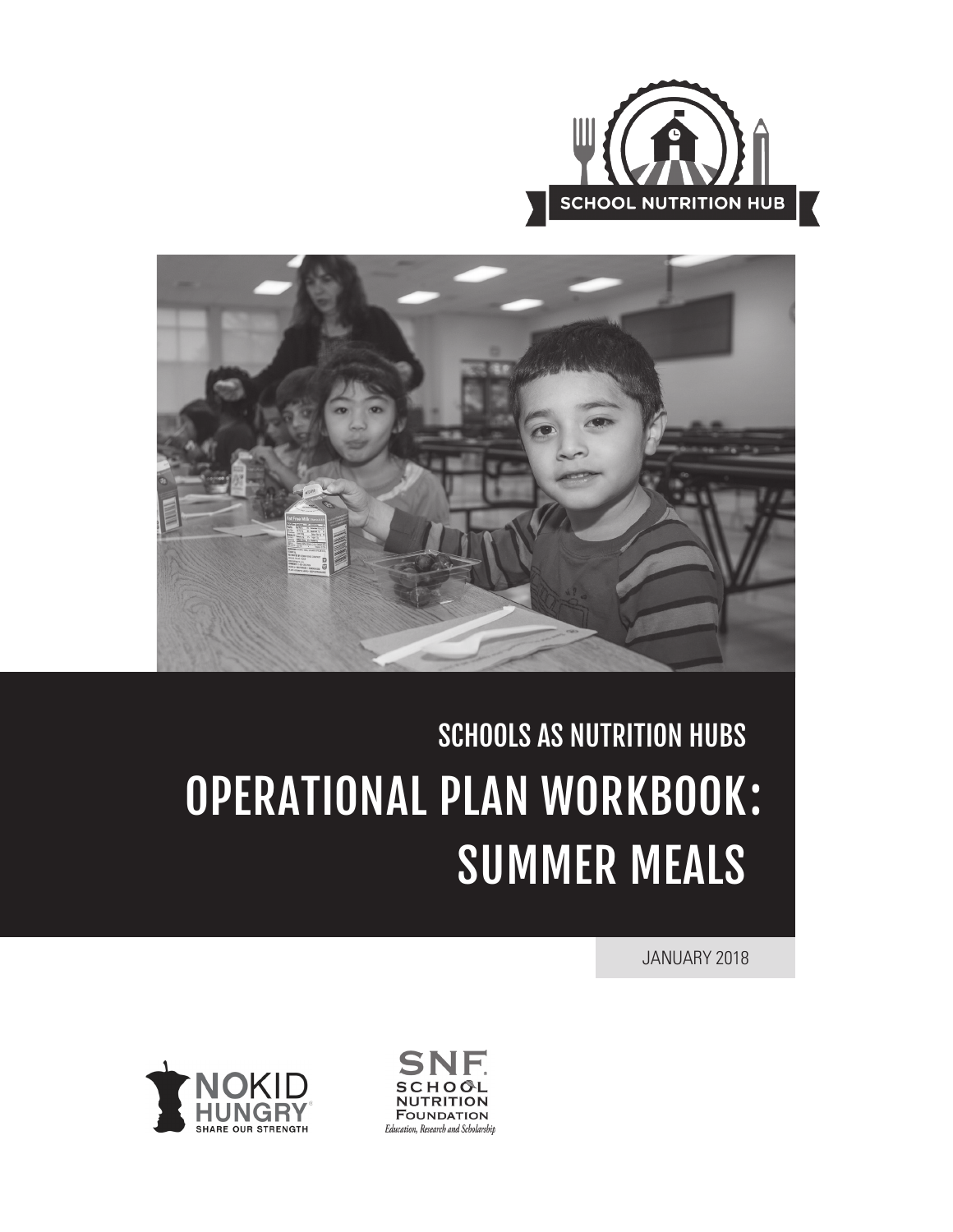## **Contents**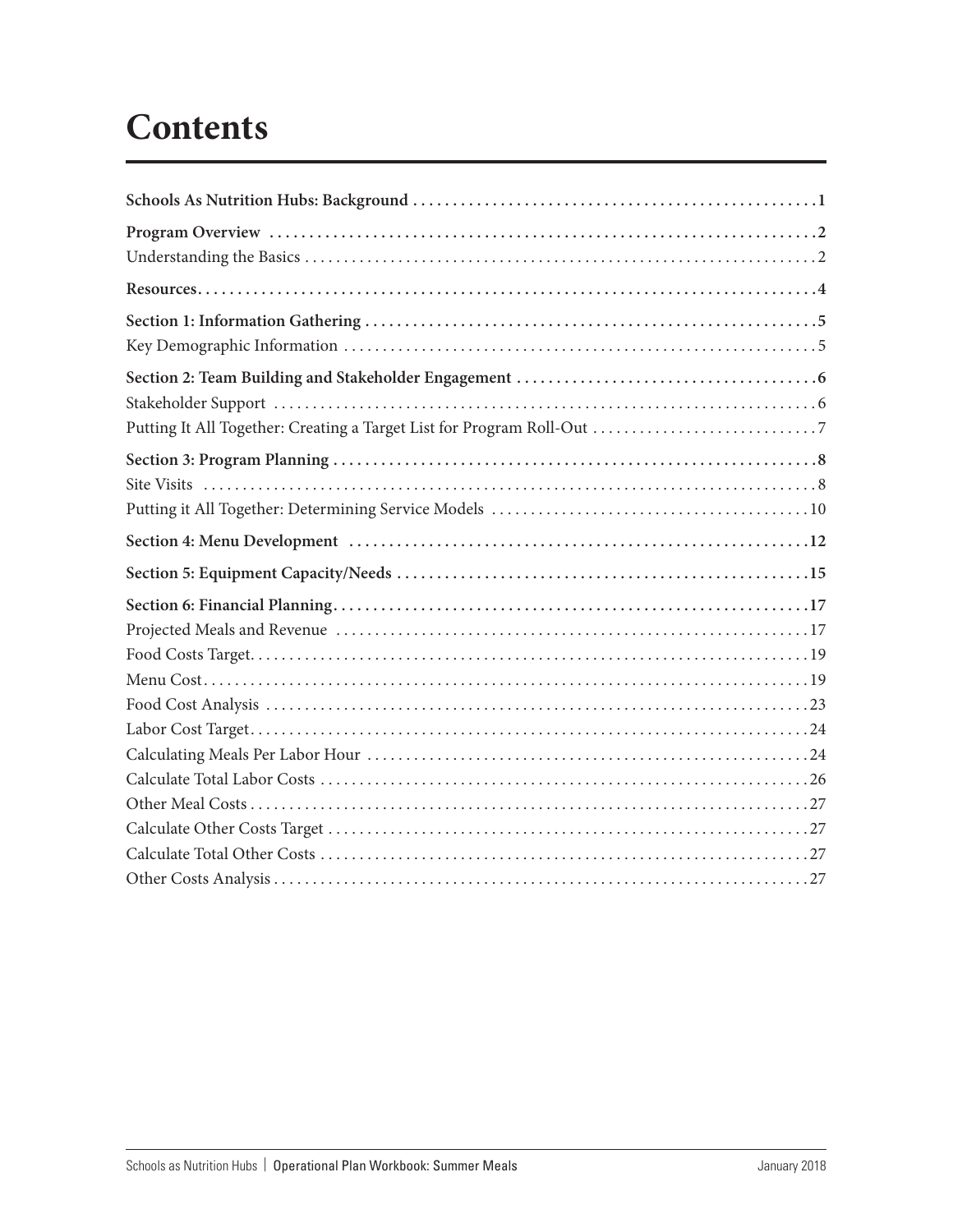## <span id="page-2-0"></span>**Schools As Nutrition Hubs: Background**

Most U.S. school nutrition directors are expected to wear two hats when it comes to their role in feeding the children of their communities. First—and in the eyes of many, foremost—school meal operations feed children, serving as a critical wedge in filling the hunger gap for millions of American children from low-income families. But in so doing, school nutrition directors are expected to run financially self-sufficient programs, operating, in many cases, as a multimillion-dollar foodservice business, serving the needs of a customer base of all students, regardless of income. The most successful school nutrition operations are led by directors who wear both hats simultaneously—combating child hunger and running financially solvent businesses by operating as Nutrition Hubs.

Schools operating as Nutrition Hubs ensure children can access healthy, high quality meals throughout the day and the year by administering all eligible federal school nutrition programs including school breakfast, lunch, afterschool, and summer meals. This strategy provides children with the nutrition they need twelve months of the year and gives school nutrition departments a financial management solution to increase revenue, optimize staff time, and maximize operational efficiencies. School Nutrition Hubs provide vital investments in children and their communities including:

**Improved access.** Children have access to wraparound nutrition including a healthy breakfast, lunch, and dinner as well as meals in the summertime when school is out.

**Improved education.** Schools that effectively feed children and prevent hunger benefit from increased student attendance, reduced tardiness, fewer visits to the nurse's office, and overall higher academic performance. Enhanced academic achievement improves success for the community as a whole.

**Improved school culture and community.** Nutrition Hubs create new jobs and improve wages and hours for existing school nutrition employees. Nutrition Hubs also bring school and community stakeholders together. Principals, teachers, parents, custodians, school athletic directors, parks and recreation departments, and community based organizations all work together to provide children the meals they need.

**Improved operational efficiency.** Schools that operate as Nutrition Hubs streamline menu planning and procurement across programs to maximize buying power, improve inventory management, and reduce administrative burdens.

**Improved financial success.** Higher participation in a variety of programs increases federal reimbursements providing school nutrition programs with added revenue to innovate service models and reinvest in their programs and people through additional training and updated equipment.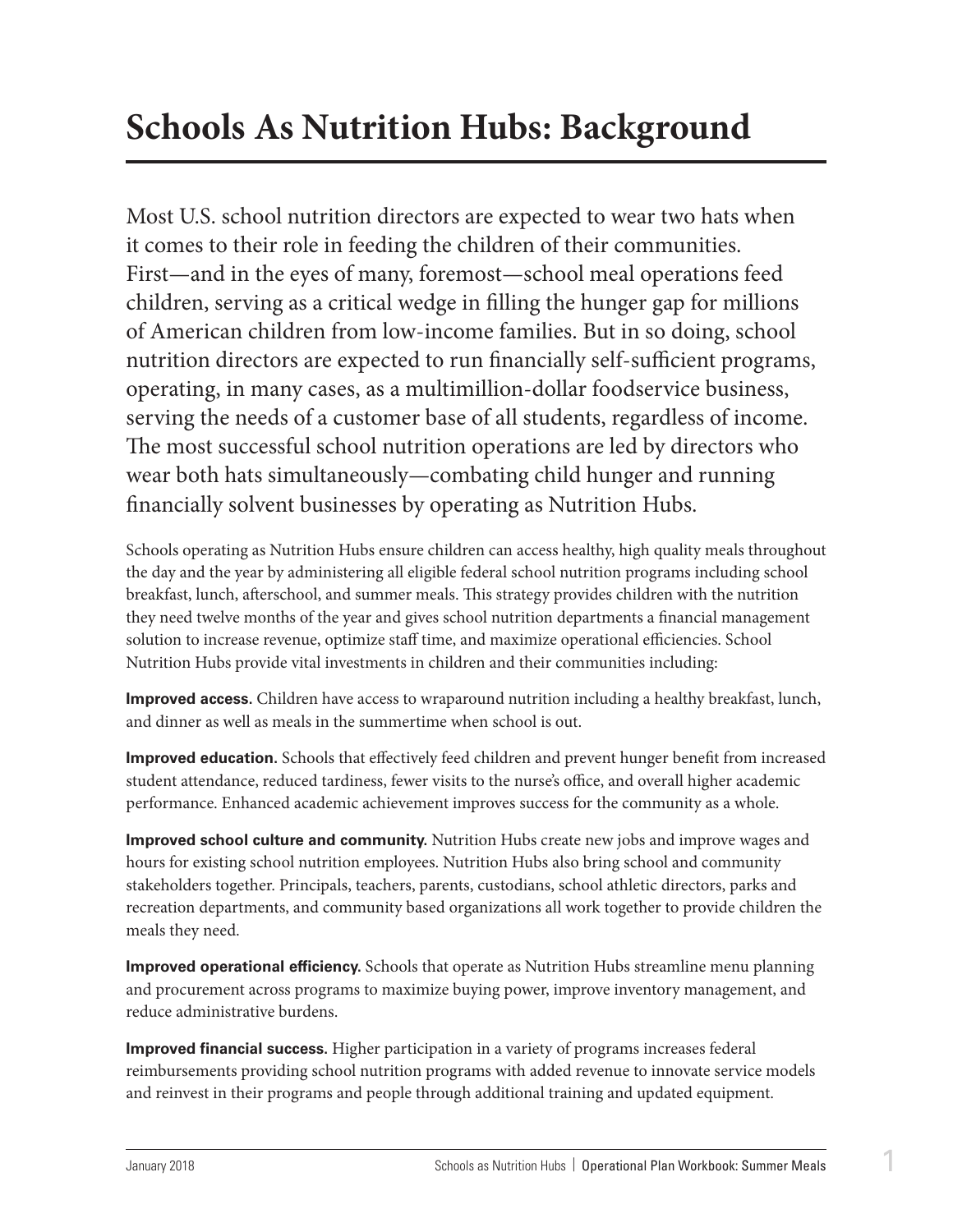## <span id="page-3-0"></span>**Program Overview**

There are two programs that School Nutrition Staff can utilize to serve summer meals: the **Summer Food Service Program (SFSP)** and the **Seamless Summer Option (SSO)** of the National School Lunch Program. They are federally-funded, state-administered programs that provide free nutritious meals to children during the months when school is not in session.

The SFSP requires two participants: a sponsor and a vendor. In some cases, the same organization takes on both roles; at other times, two or more organizations work together. School nutrition operations may choose to participate as a sponsor, vendor, or both. The sponsor is the organization that takes administrative responsibility for the program and undertakes the bulk of the work and the financial liability. The sponsor is responsible for monitoring all sites, training site staff, and submitting reimbursement claims. The vendor is the organization that provides the actual meals. SFSP reimburses sponsors for serving meals to children that meet program requirements and vendors receive payment from sponsors.



School districts can participate as a sponsor, as a vendor or both check the eligibility criteria for each building in your district before you begin. If you don't qualify as a site, check around to see if you can vend meals to programs adjacent to your food service operation.

SSO offers a streamlined approach for schools to continue to serve meals to children at schools and community sites by following the same meal service rules and procedures used during the regular school year through the National School Lunch Program. In this case, the school nutrition operation would be the sponsor.

## **Understanding the Basics**

In order to serve more children in your community during the summer, it is important to know the basics of these two programs and decide what will work best for your school nutrition operation.

#### **Program Similarities**

The SFSP and SSO programs share many details in common:

**Times of the year service is allowed.** Both programs operate May–September for traditional school calendar areas, and October–April during unanticipated/emergency school closures. (However, there are some differences in service times for areas on a continuous school year schedule; see table below).

**Meals allowed to be served.** Both programs may serve breakfast, lunch, snack, and supper.

**Number of meals allowed to be served.** Both programs may serve two (2) meals per day per site, or three (3) meals per day for migrant sites and camps.

**Allowable service sites.** Both programs can utilize schools, camps, churches, community centers, housing projects, libraries, migrant centers, parks, playgrounds, pools, and other public places where children gather as sites to provide service.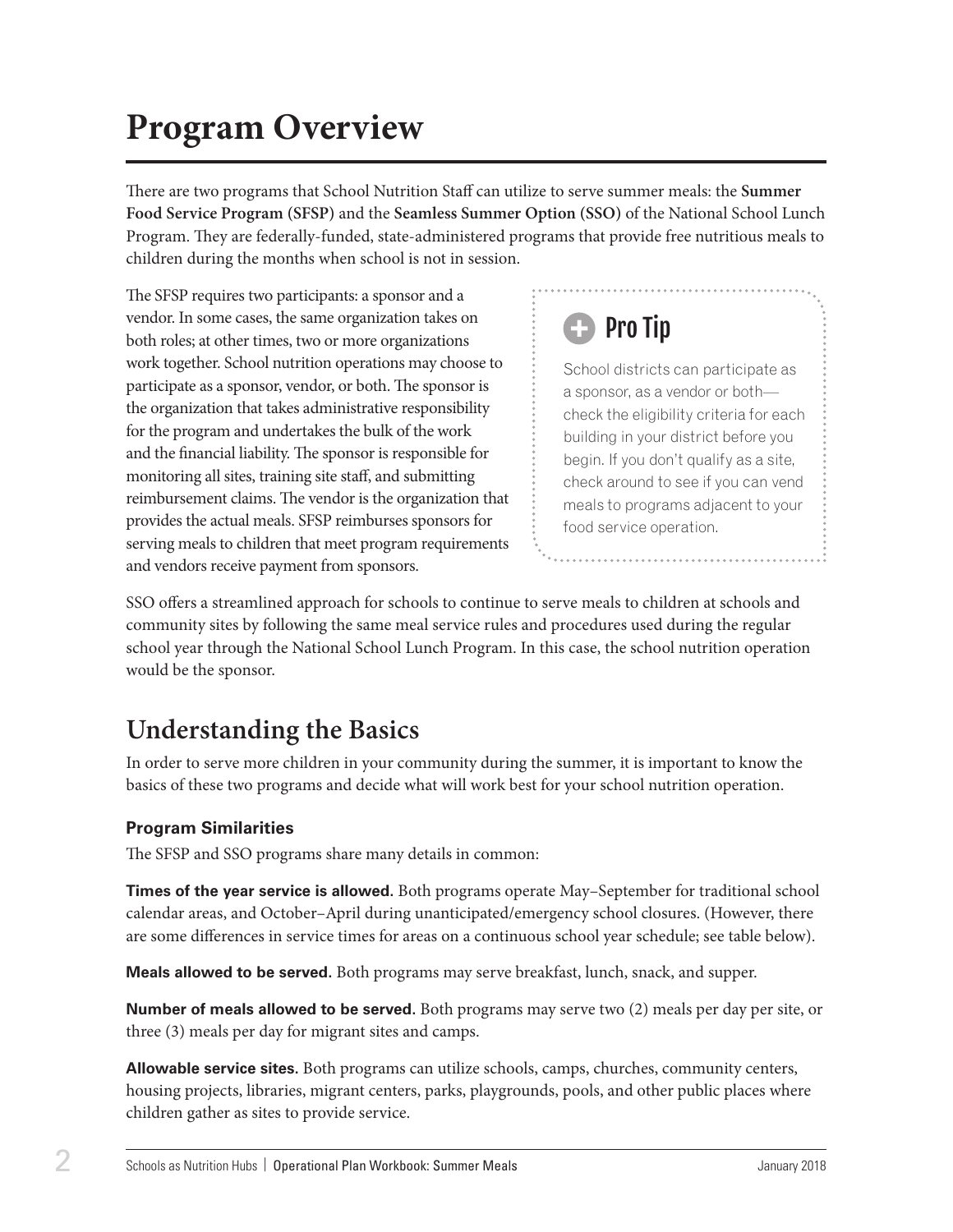**Site eligibility criteria and definitions.** Both programs use the same site eligibility criteria and definitions:

- **Open sites.** In the attendance area of a school or in a geographic area defined by census data where 50 percent or more of the children qualify for free or reduced price school meals, and open to community.
- **Enrolled sites.** 50 percent or more of enrolled children are eligible for free or reduced price meals, determined by approved application, or operate in an eligible area.
- **Migrant sites.** Certification by a migrant organization that the sites serve children of migrant farm workers.
- **Camps.** Regularly scheduled food service as part of an organized program for enrolled children.

As applicable, both programs allow for alternative forms of data to be used to establish site eligibility, including Special provision data (including Community Eligibility) under NSLP/SBP, and Census data.

#### **Program Differences**

SFSP and SSO also differ in some important ways, as detailed below.

| <b>Program Detail</b>                                                          | <b>SFSP</b>                                                                                                                                                                                                                                                                                            | <b>SSO</b>                                                                                                                                                                                                                                                                                                                                                  |
|--------------------------------------------------------------------------------|--------------------------------------------------------------------------------------------------------------------------------------------------------------------------------------------------------------------------------------------------------------------------------------------------------|-------------------------------------------------------------------------------------------------------------------------------------------------------------------------------------------------------------------------------------------------------------------------------------------------------------------------------------------------------------|
| <b>Time of Service for Schools on</b><br><b>Continous School Year Calendar</b> | During student vacations of 15 days or more                                                                                                                                                                                                                                                            | During student vacations of 10 days or more                                                                                                                                                                                                                                                                                                                 |
| <b>Reimbursement Rates</b>                                                     | SFSP reimbursement rates released annually                                                                                                                                                                                                                                                             | All eligible meals provided under SSO<br>reimbursed at NSLP/SBP applicable free rates<br>for the school year beginning July 1 of the<br>prior calendar year                                                                                                                                                                                                 |
| <b>Reimbursement Methods</b>                                                   | SFSP sponsors receive the maximum<br>reimbursement (meals times rates) without<br>regard to their actual or budgeted costs<br>Sponsors may use reimbursements to pay for<br>any allowable program cost<br>Camps are reimbursed only for meals served to<br>eligible children                           | If area eligible, all meals reimbursed at NSLP/<br>SBP free rate<br>Extra reimbursements available under NSLP/<br>SBP provided under SSO, as applicable<br>If applications required (camps or closed<br>enrolled in non-eligible area), free and reduced<br>price meals reimbursed at free NSLP/SBP rate;<br>no reimbursement for paid meals at these sites |
| <b>Monitoring Requirements</b>                                                 | Pre-operational visits before a new or problem<br>site operates the summer program<br>Site visits the first week of operation (waived<br>for sites that operated successfully the<br>previous summer)<br>Site review during first 4 weeks of operation,<br>followed by additional monitoring as needed | Review of meal counting, claiming and meal<br>pattern compliance at least once during each<br>site's operation.                                                                                                                                                                                                                                             |
| <b>Meal Pattern</b>                                                            | SFSP meal pattern requirements, which are<br>different than NSLP meal pattern requirements                                                                                                                                                                                                             | NSLP meal pattern requirements                                                                                                                                                                                                                                                                                                                              |
| <b>Child Eligibility</b>                                                       | Persons 18 years or younger and persons 19 or<br>older with a physical or mental disability, as<br>defined by the State                                                                                                                                                                                | Same as NSLP                                                                                                                                                                                                                                                                                                                                                |

Source: USDA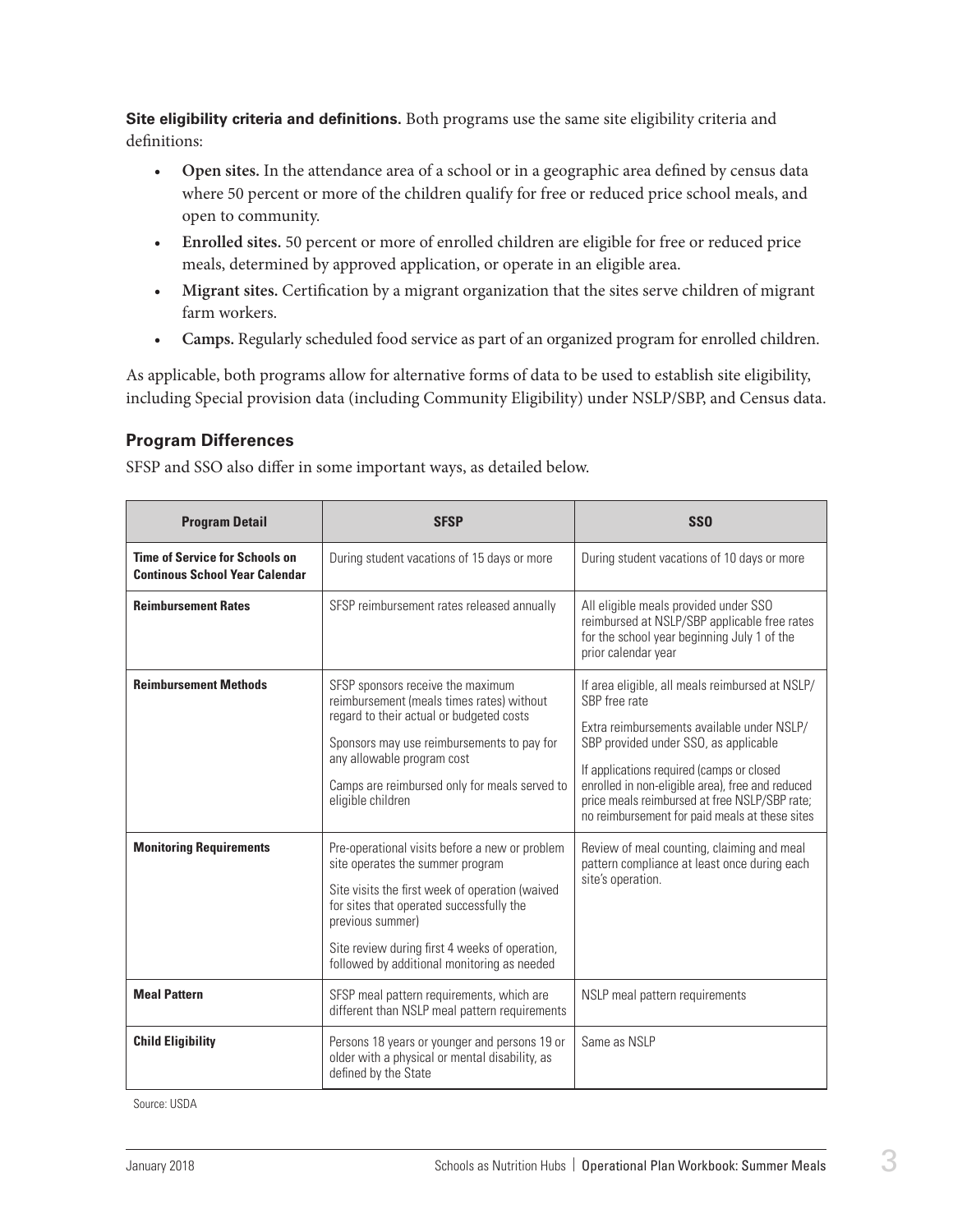## <span id="page-5-0"></span>**Resources**

**[No Kid Hungry Mobile Meals Playbook](https://bestpractices.nokidhungry.org/summer-meals/mobile-meals-playbook)**. The No Kid Hungry Mobile Meals Playbook offers best practices for determining if mobile is right for you, making plans for a new mobile program, and/or adopting better practices to improve your existing programs. This tool is designed for sponsors already familiar with or operating the Summer Food Service Program (SFSP) or National School Lunch Program Seamless Summer Option (SSO).

**[No Kid Hungry Summer Collaborative Planning Toolkit](https://bestpractices.nokidhungry.org/no-kid-hungry-summer-collaborative-planning-toolkit)**. This resource is designed to help state agencies and nonprofit organizations develop a collaborative plan to increase participation in summer meals. It includes helpful tips, sample and template materials to implement a planning process and examples of collaborative summer planning in action.

**[Sodexo Foundation Summer Meals Outreach Toolkit](https://bestpractices.nokidhungry.org/summer-meals/sodexo-stop-hunger-foundation-summer-meals-outreach-toolkit)**. Share Our Strength has developed this toolkit to help you get the word out through the media and outreach materials about summer meals programs in your community. The toolkit has simple instructions and easy-to-use templates to help your organization work with the media to promote summer meals programs, as well as outreach materials that you can tailor with tips to use in your community.

**[SNA Summer Feeding Toolkit](https://schoolnutrition.org/resources/operations/summerfeedingtoolkit/)**. The School Nutrition Association and the National Watermelon Promotion Board provide information on starting a summer feeding program, as well as tips and advice for promoting and expanding an existing program, including success stories from school nutrition directors.

**[How to Participate in Summer Meals](https://fns-prod.azureedge.net/sites/default/files/sfsp/SFSP-Fact-Sheet.pdf)**

**[FRAC Facts: The Summer Food Service Program](http://frac.org/wp-content/uploads/sfsp_fact_sheet.pdf)**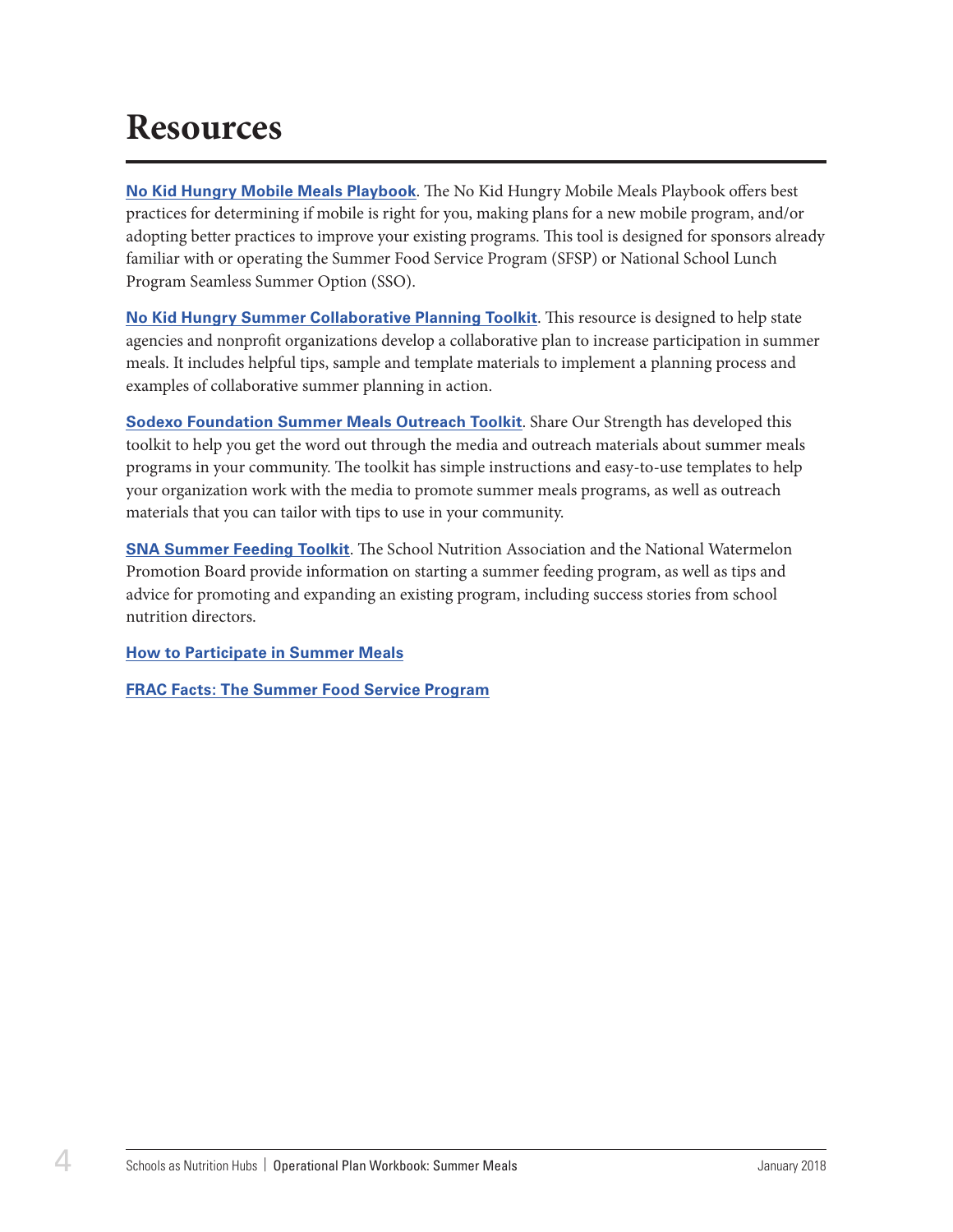## <span id="page-6-0"></span>**Section 1: Information Gathering**

### **Key Demographic Information**

The first step in expanding an existing or starting a new summer feeding program is to gather information about potential school or community partner sites where there is a gap in service. There are a number of best practices that School Nutrition Directors from around the country have suggested in order to list potential sites for program expansion/ implementation.

#### **Instructions for Table 1.1**

Make a list of schools that have 50% or more free and reduced price eligible students. See the summer feeding program overview for criteria to run the Seamless Summer Option (SSO) or the Sumer Food Service Program (SFSP).

## Pro Tip

While making lists of potential sites, consider a mobile feeding operation to reach more children in the summer. If you are interested in mobile feeding, check out [Share Our Strength's](https://bestpractices.nokidhungry.org/summer-meals/mobile-meals-playbook) Mobile [Meals Playbook](https://bestpractices.nokidhungry.org/summer-meals/mobile-meals-playbook).

Contact the state department that oversees National School Lunch Program or the SFSP to talk with program experts; use state department GIS Summer Feeding Site programs if applicable; reach out to local food policy councils, anti-hunger coalitions, Parks and Recreation, and other youth community organization staff. Make a comprehensive list of potential sites offering summer programing, areas with large concentration of low-income housing, and other underserved areas. List those community sites in Table 1.1.

Continue to build out Table 1.1 with the information prompts below.

#### **Table 1.1: Potential Summer Feeding Sites ›› open excel [spreadsheet](https://schoolnutrition.org/uploadedFiles/2_Meetings_and_Events/SNF/Pages/summer-LR-121417.xlsx) ‹‹**

| <b>Gathered Data Points</b>                                                                                             | <b>School/Site Name</b> |  |  |  |  |
|-------------------------------------------------------------------------------------------------------------------------|-------------------------|--|--|--|--|
|                                                                                                                         |                         |  |  |  |  |
| Is the site on or off a school campus?                                                                                  |                         |  |  |  |  |
| Is the site considered open, enrolled, a camp, or a migrant site?<br>See program overview for definitions of site type. |                         |  |  |  |  |
| Number of enrolled students if applicable.                                                                              |                         |  |  |  |  |
| Describe the days and times the program operates.                                                                       |                         |  |  |  |  |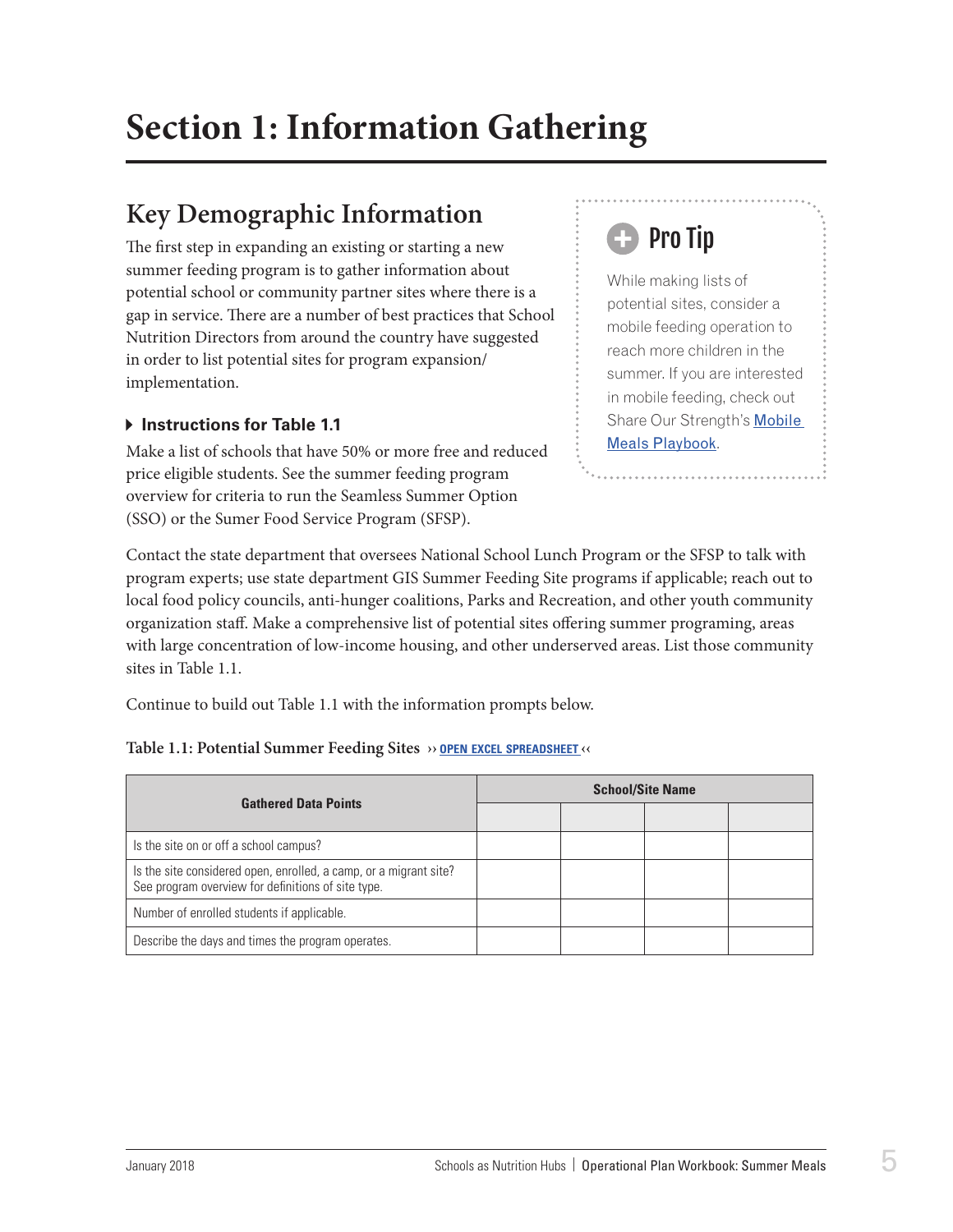## <span id="page-7-0"></span>**Section 2: Team Building and Stakeholder Engagement**

### **Stakeholder Support**

The next step in planning is to identify key stakeholders to support and promote your efforts. Engaging stakeholders and creating potential target lists can happen simultaneously. Schedule meetings with internal school district staff like the superintendent, teachers, principals, custodial services and community groups like the Parent Teacher Association (PTA), youth programming groups, and other local health and antihunger coalitions. There are plenty of resources available to engage in persuasive discussions about why serving summer meals is important and good for children in the community.

#### **Instructions for Table 2.1**

- a. After meeting with key stakeholders, list them in Table 2.1.
- b. Rate the degree to which the stakeholders support the program on a scale from 1 to 5.
	- $1 =$  Poses a significant challenge
	- $2 =$  Does not fully support the program and may cause challenges to implementation
	- 3 = Not actively opposed or in favor of implementation
	- 4 = Actively supporting the program
	- 5 = Champion of the program
- c. Make notes in Table 2.1 to guide your next steps for stakeholder engagement. A score of 1–3 indicates that efforts should be made to identify key concerns and potential solutions of this stakeholder group before program implementation. A score of 4 or higher means that this stakeholder group is actively supporting the program and efforts should be made to utilize stakeholder support to

## Pro Tip

Program financial success and sustainability largely rely on participation. You will need a range of stakeholders to not only plan the program but also to recruit participants and promote participation. It's best to identify these champions at the beginning of the planning process.

## Pro Tip

Programs offered at sites with activities such as reading programs, crafts, or physical activity opportunities help drive participation by children and families.

influence others throughout planning, implementation, and maintenance of the program.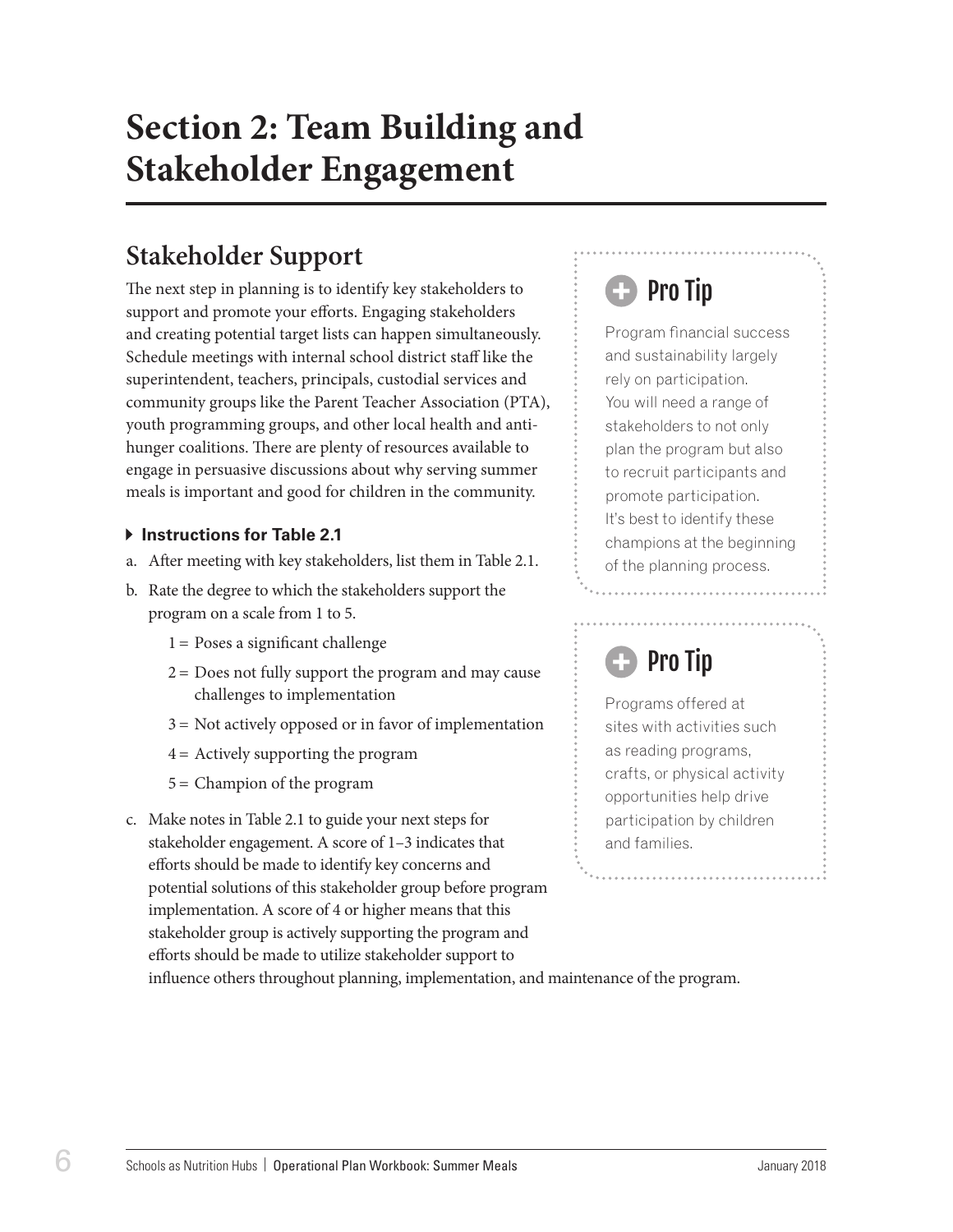| <b>Stakeholder Group</b>      | Level of Support (Scale of 1 to 5) at School/Site Name |  |  |  |  |  |
|-------------------------------|--------------------------------------------------------|--|--|--|--|--|
|                               |                                                        |  |  |  |  |  |
| Superintendent                |                                                        |  |  |  |  |  |
| Principal                     |                                                        |  |  |  |  |  |
| <b>Teachers</b>               |                                                        |  |  |  |  |  |
| <b>School Nutrition Staff</b> |                                                        |  |  |  |  |  |
| Custodial                     |                                                        |  |  |  |  |  |
| Parents                       |                                                        |  |  |  |  |  |
| <b>Community Site Staff</b>   |                                                        |  |  |  |  |  |
| Other                         |                                                        |  |  |  |  |  |

#### <span id="page-8-0"></span>**Table 2.1: Identifying Stakeholder Support ›› open excel [spreadsheet](https://schoolnutrition.org/uploadedFiles/2_Meetings_and_Events/SNF/Pages/summer-LR-121417.xlsx) ‹‹**

### **Putting It All Together: Creating a Target List for Program Roll-Out**

#### **Instructions for Table 2.2**

- a. List a handful of eligible schools and/or community sites where you have determined there is significant stakeholder support.
- b. Target these sites as good places to roll out the new program.
- c. Keep the information from Tables 1.1 and 2.1 to use when ready to expand your program.

## **Pro Tip**

When rolling out new programs, it's always best to consider a slow roll out or a pilot phase where you can manage implementation and make adjustments as necessary.

#### **Table 2.2: Target List for Program Rollout ›› open excel [spreadsheet](https://schoolnutrition.org/uploadedFiles/2_Meetings_and_Events/SNF/Pages/summer-LR-121417.xlsx) ‹‹**

| <b>Stakeholder Champions</b>                                         |  |                             |  |  |  |  |  |
|----------------------------------------------------------------------|--|-----------------------------|--|--|--|--|--|
| <b>School</b><br><b>Stakeholder Name</b><br><b>Stakeholder Group</b> |  |                             |  |  |  |  |  |
|                                                                      |  | (e.g. Principal, Custodian) |  |  |  |  |  |
|                                                                      |  |                             |  |  |  |  |  |
|                                                                      |  |                             |  |  |  |  |  |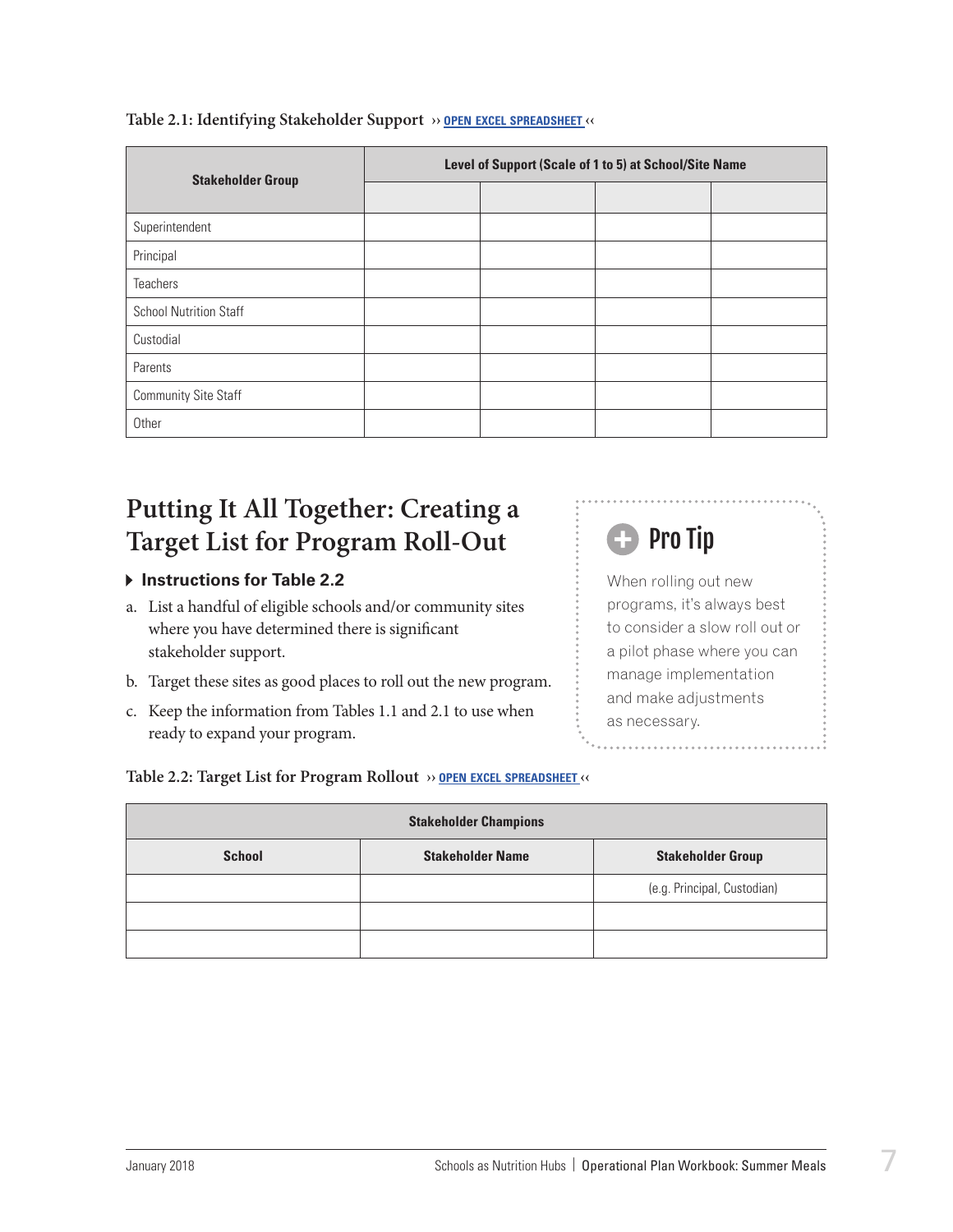## <span id="page-9-0"></span>**Section 3: Program Planning**

### **Site Visits**

The next step is conducting site visits. Visiting potential sites whether on a school campus or a community site will help you determine what kind of service, menus, and equipment are appropriate for this site. When possible it is best to conduct visits with multiple stakeholders: custodians, on-site kitchen staff, principals/administrators, and program directors.

Answer the following questions/gather the following information in order to determine the appropriate service, menu, and equipment for the sites.

## **B** Pro Tip

When contacting your state agency about your summer feeding program, be sure to indicate whether you are running SFSP or SSO and then review all necessary training and documentation expectations.

|                                                                                                                                                                        | <b>School / Site Name</b> |  |  |  |
|------------------------------------------------------------------------------------------------------------------------------------------------------------------------|---------------------------|--|--|--|
| <b>Gathered Data Points</b>                                                                                                                                            |                           |  |  |  |
| <b>Facilities</b>                                                                                                                                                      |                           |  |  |  |
| Describe facilities/equipment capabilities to store cold food.                                                                                                         |                           |  |  |  |
| Describe facilities/equipment capabilities to prepare food.                                                                                                            |                           |  |  |  |
| Describe facilities/equipment capabilities to heat/reheat food.                                                                                                        |                           |  |  |  |
| Describe facilities/equipment capabilities to store hot food.                                                                                                          |                           |  |  |  |
| Describe facilities seating or dining capabilities. Where would<br>children eat? Be served?                                                                            |                           |  |  |  |
| Describe the facilities/equipment capabilities for washing and<br>sanitizing cooking and service equipment. What other food<br>safety measures need to be implemented? |                           |  |  |  |
| How will trash be removed and who will be responsible?                                                                                                                 |                           |  |  |  |
| <b>Staffing (School Nutrition and Summer Activity Staff)</b>                                                                                                           |                           |  |  |  |
| Describe summer activity staff's availability to serve food.                                                                                                           |                           |  |  |  |
| Describe summer activity staff's capability to prepare food.                                                                                                           |                           |  |  |  |
| Describe summer activity staff's availability to receive food.<br>Raw products or prepared meals?                                                                      |                           |  |  |  |
| Describe how meals will be counted and reported to school<br>nutrition director.                                                                                       |                           |  |  |  |
| Describe how summer activity staff will communicate with<br>school nutrition staff to best project meal count.                                                         |                           |  |  |  |
| Describe the plan for training of on-site staff to meet SFSP<br>requirements.                                                                                          |                           |  |  |  |

**Table 3.1: Site Visit Data Collection ›› open excel [spreadsheet](https://schoolnutrition.org/uploadedFiles/2_Meetings_and_Events/SNF/Pages/summer-LR-121417.xlsx) ‹‹**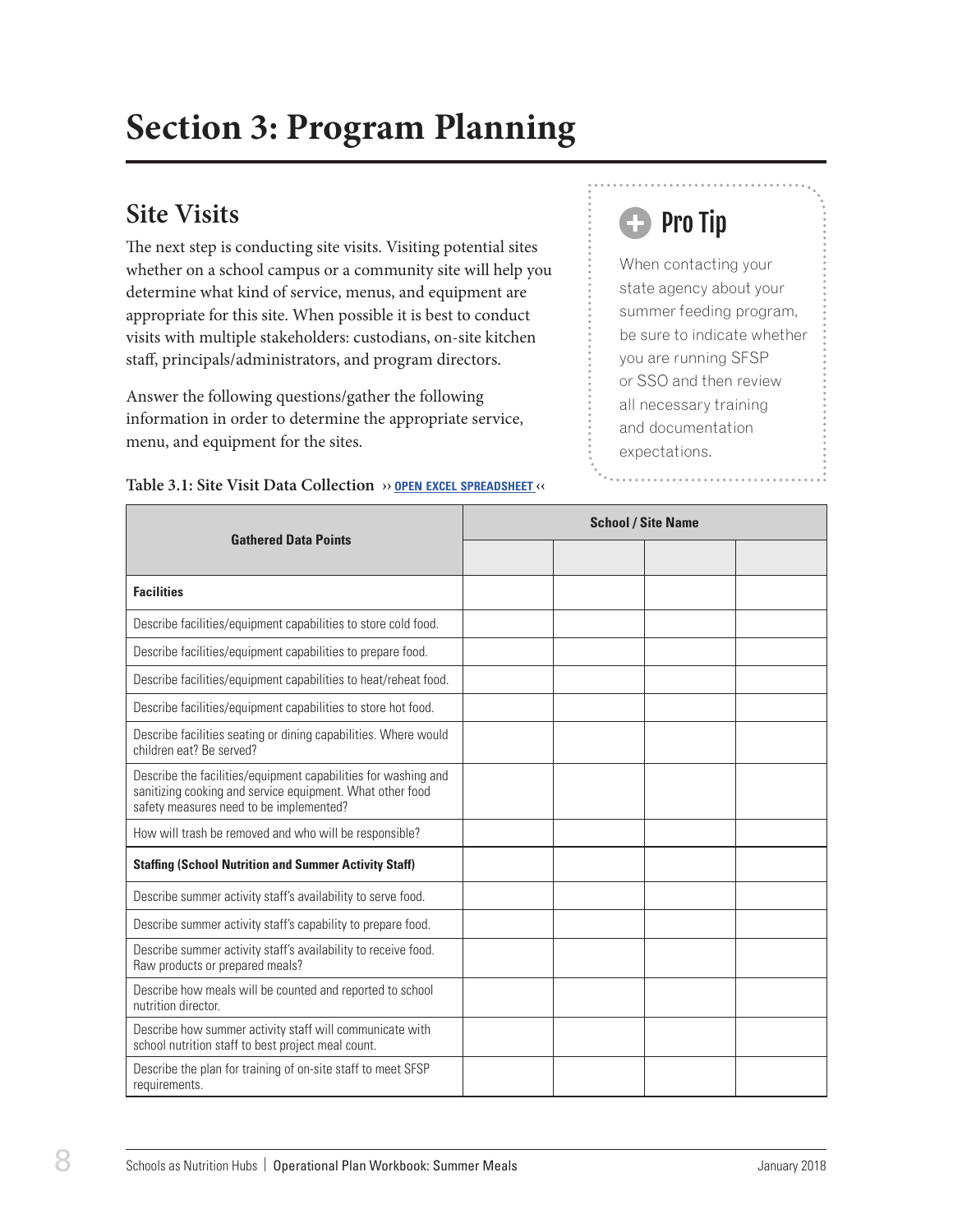|                                                                                                                                                           | <b>School / Site Name</b> |  |  |  |  |
|-----------------------------------------------------------------------------------------------------------------------------------------------------------|---------------------------|--|--|--|--|
| <b>Gathered Data Points</b>                                                                                                                               |                           |  |  |  |  |
| <b>Operations</b>                                                                                                                                         |                           |  |  |  |  |
| Indicate which meals will be served at the site. Any<br>combination of 2 meals is allowed per site: breakfast, lunch,<br>supper, or snack.                |                           |  |  |  |  |
| Will meals need to be prepared on site, transported, or picked<br>up? Is this site a candidate for a mobile feeding solution?                             |                           |  |  |  |  |
| What time does the site want to serve the meal?                                                                                                           |                           |  |  |  |  |
| What time can the site accept deliveries? Is it possible to<br>deliver the food the day before?                                                           |                           |  |  |  |  |
| Describe the plan for leftover food. (Discard, donate, reheat?)                                                                                           |                           |  |  |  |  |
| Describe the medical emergency and inclement weather plan<br>for this site.                                                                               |                           |  |  |  |  |
| Describe the plan for identifying and modifying menu and<br>service for special diets (i.e. allergies)                                                    |                           |  |  |  |  |
| Do children have access to outside foods that compete with the<br>summer meal?                                                                            |                           |  |  |  |  |
| Describe the current avenues available to market/communicate<br>with the parents, staff, and community to promote the program.                            |                           |  |  |  |  |
| Describe the number of days of service.                                                                                                                   |                           |  |  |  |  |
| Describe communication methods between school nutrition<br>and summer activity staff. For example, cell phone numbers<br>exchanged, how is reception, etc |                           |  |  |  |  |
| <b>Site Requests/Preferences</b>                                                                                                                          |                           |  |  |  |  |
| Describe any menu preferences or requests of program activity<br>staff or children.                                                                       |                           |  |  |  |  |
| Describe any general concerns or challenges presented by<br>summer activity staff or participants.                                                        |                           |  |  |  |  |
| Describe any general comments, requests, or preferences<br>worth noting.                                                                                  |                           |  |  |  |  |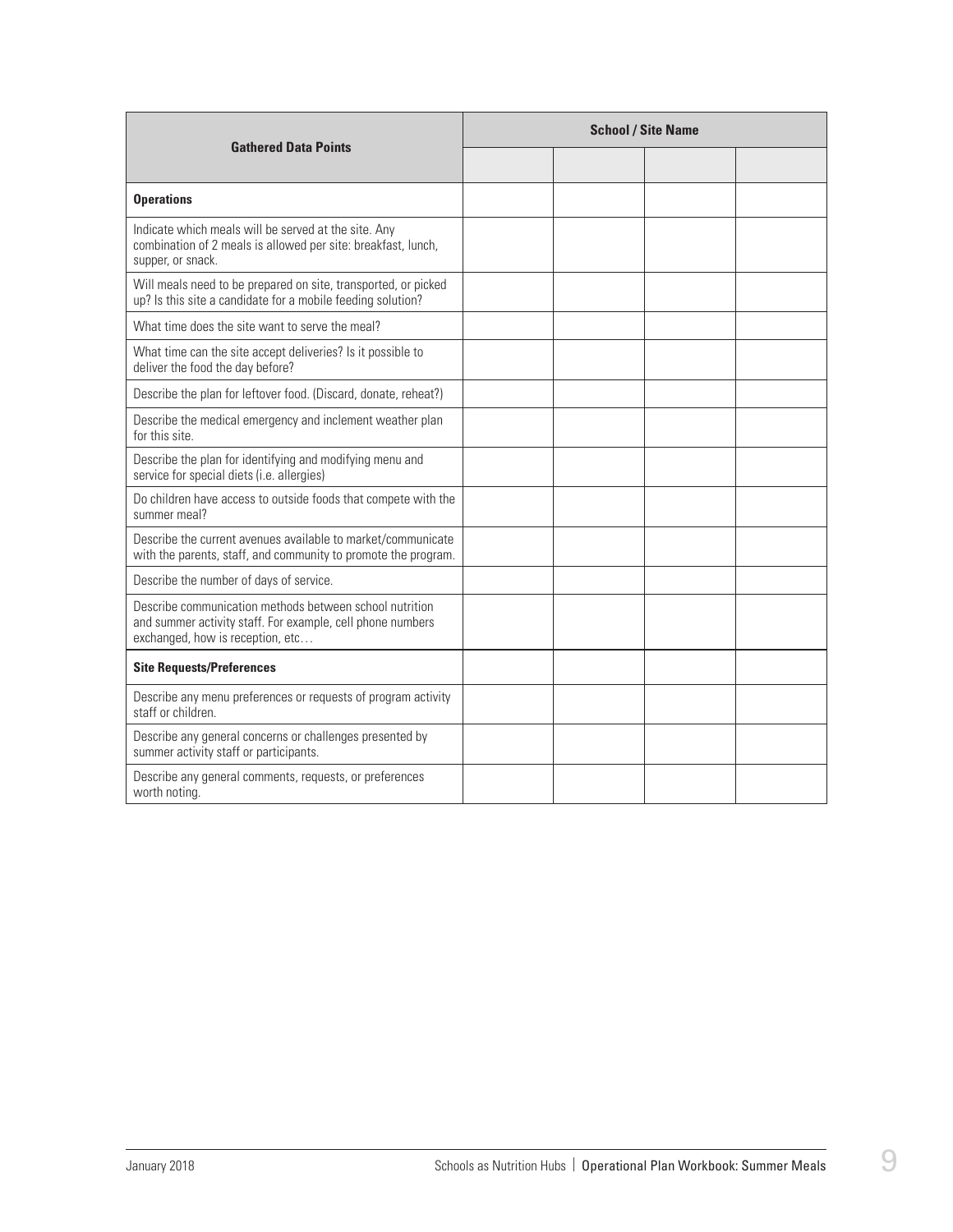### <span id="page-11-0"></span>**Putting it All Together: Determining Service Models**

When operating summer feeding programs, many factors drive the choice of service model and whether the menu can be a combination of hot and cold or cold only.

- **Instructions for Table 3.2**
- a. Review information gathered from Table 3.1.
- b. For each site, select the appropriate statement below for facilities, staffing, and operations. You will need to repeat this process for each site.

## **B** Pro Tip

This process will help you think through which type of service models the site is capable of running. However, there are other factors to consider when determining which service model or menu you will actually implement. These factors include labor and food costs. Continue through the assessment to help guide you through the decision.

|                   | <b>Prepare and</b><br><b>Serve on Site</b>                                                                                                                     | <b>Reheat and</b><br><b>Serve</b>                                                                                                                                                                                          | <b>Hold Hot/Cold</b><br>and Serve                                                                                                                      | <b>Serve Only</b><br>(Hot or Cold)                                                                                                                           | <b>Serve Cold</b><br><b>Only</b>                                                                                                                    |
|-------------------|----------------------------------------------------------------------------------------------------------------------------------------------------------------|----------------------------------------------------------------------------------------------------------------------------------------------------------------------------------------------------------------------------|--------------------------------------------------------------------------------------------------------------------------------------------------------|--------------------------------------------------------------------------------------------------------------------------------------------------------------|-----------------------------------------------------------------------------------------------------------------------------------------------------|
| <b>Facilities</b> | Site has adequate<br>cold storage.<br>Site has adequate<br>capability to fully<br>prepare meals.<br>Site is able to wash<br>and sanitize cooking<br>equipment. | Site has adequate<br>cold storage.<br>Site has capability<br>to reheat meals and<br>hold hot food.                                                                                                                         | Site has adequate<br>cold storage.<br>Site has capability<br>to hold hot food                                                                          | Site has capability<br>to received receive<br>hot food but not<br>hold it for more than<br>2 hours.                                                          | Site has adequate/<br>limited cold storage.                                                                                                         |
| <b>Staffing</b>   | SN staff has<br>capability and<br>availability to<br>prepare food.<br>SN staff is available<br>to serve food.                                                  | SN or summer<br>activity staff has<br>capability to reheat<br>food.<br>SN or summer<br>activity staff has<br>capability to serve<br>food.<br>SN or summer<br>activity staff has<br>capability to receive<br>hot/cold food. | SN or summer<br>activity staff has<br>capability to receive<br>and hold hot food<br>SN or summer<br>activity staff has<br>capability to serve<br>food. | SN or summer<br>activity staff has<br>capability to receive<br>hot/cold food.<br>SN or summer<br>activity staff has<br>capability to serve<br>hot/cold food. | SN or summer<br>activity staff has<br>capability to receive<br>cold food.<br>SN or summer<br>activity staff has<br>capability to serve<br>hoot hlop |
| <b>Operations</b> | SN staff is available<br>to receive, store,<br>prepare, and serve<br>food.                                                                                     | SN or summer<br>activity staff is<br>available to accept<br>deliveries of both<br>hot and cold food<br>beyond 2 hours<br>before service.                                                                                   | SN or summer<br>activity staff is<br>available to accept<br>deliveries beyond<br>2 hours before<br>service.                                            | SN or summer<br>activity staff is<br>available to accept<br>and serve both<br>hot and cold foods<br>within 2 hours of<br>service.                            | SN or summer<br>activity staff is<br>available to accept<br>cold foods within<br>2 hours of service.                                                |

#### **Table 3.2: Service Type Decision Tree**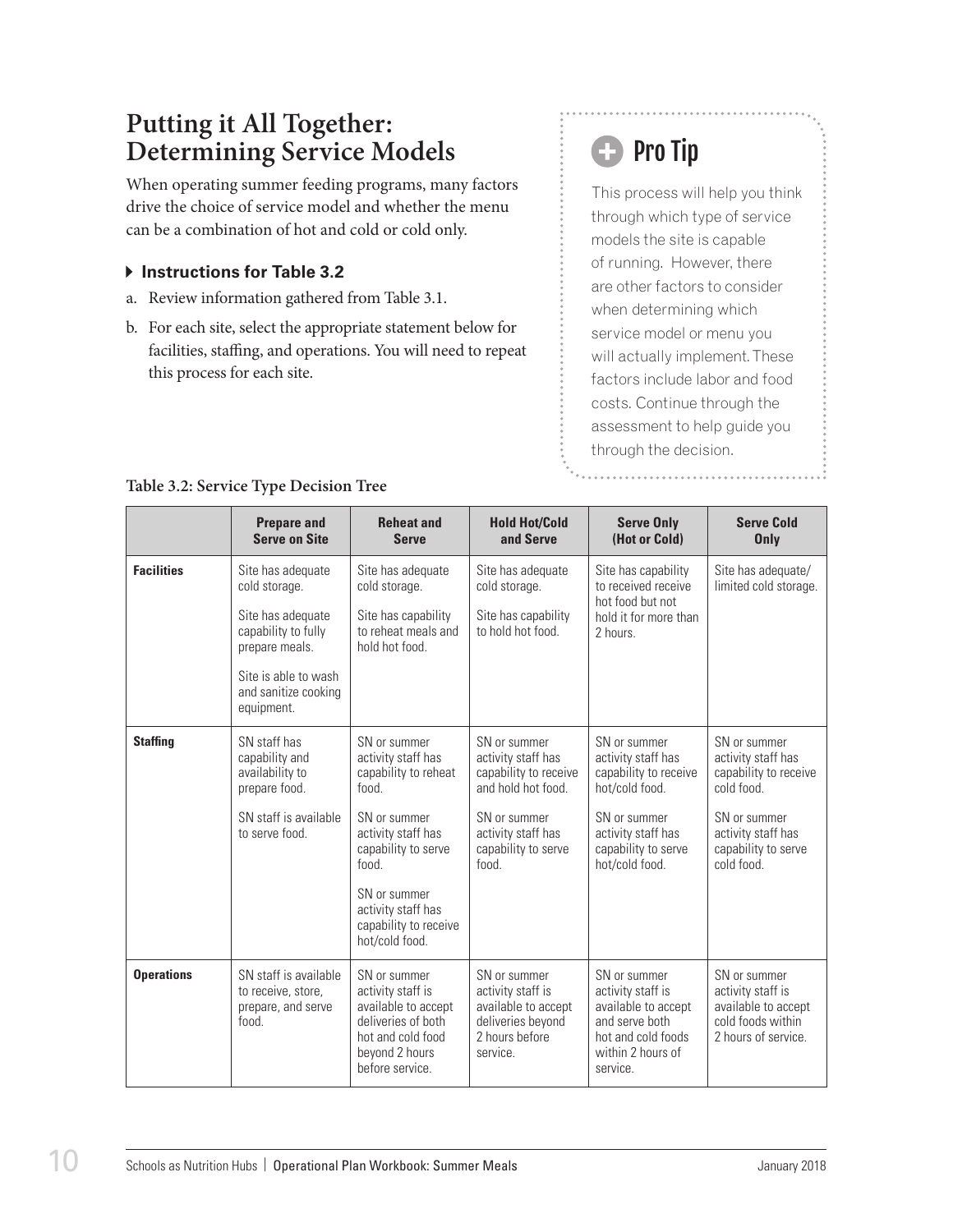#### **Instructions for Table 3.3**

- a. After completing the service model decision tree listed above, list the types of service models that each site is capable of providing. This will be determined if all statements in a column are selected. Remember that you may list more than one service model.
- b. Keep in mind you will have listed the type of service models your sites could potentially use. However, more factors need to be considered when determining which model should be applied at each site. These factors include menu preferences of staff and children, food costs, and labor costs. Continue through the assessment to determine what will work best for your program.

#### **Table 3.3 ›› open excel [spreadsheet](https://schoolnutrition.org/uploadedFiles/2_Meetings_and_Events/SNF/Pages/summer-LR-121417.xlsx) ‹‹**

| <b>School/Site Name</b> | <b>Service Model Capabilities</b> |
|-------------------------|-----------------------------------|
|                         |                                   |
|                         |                                   |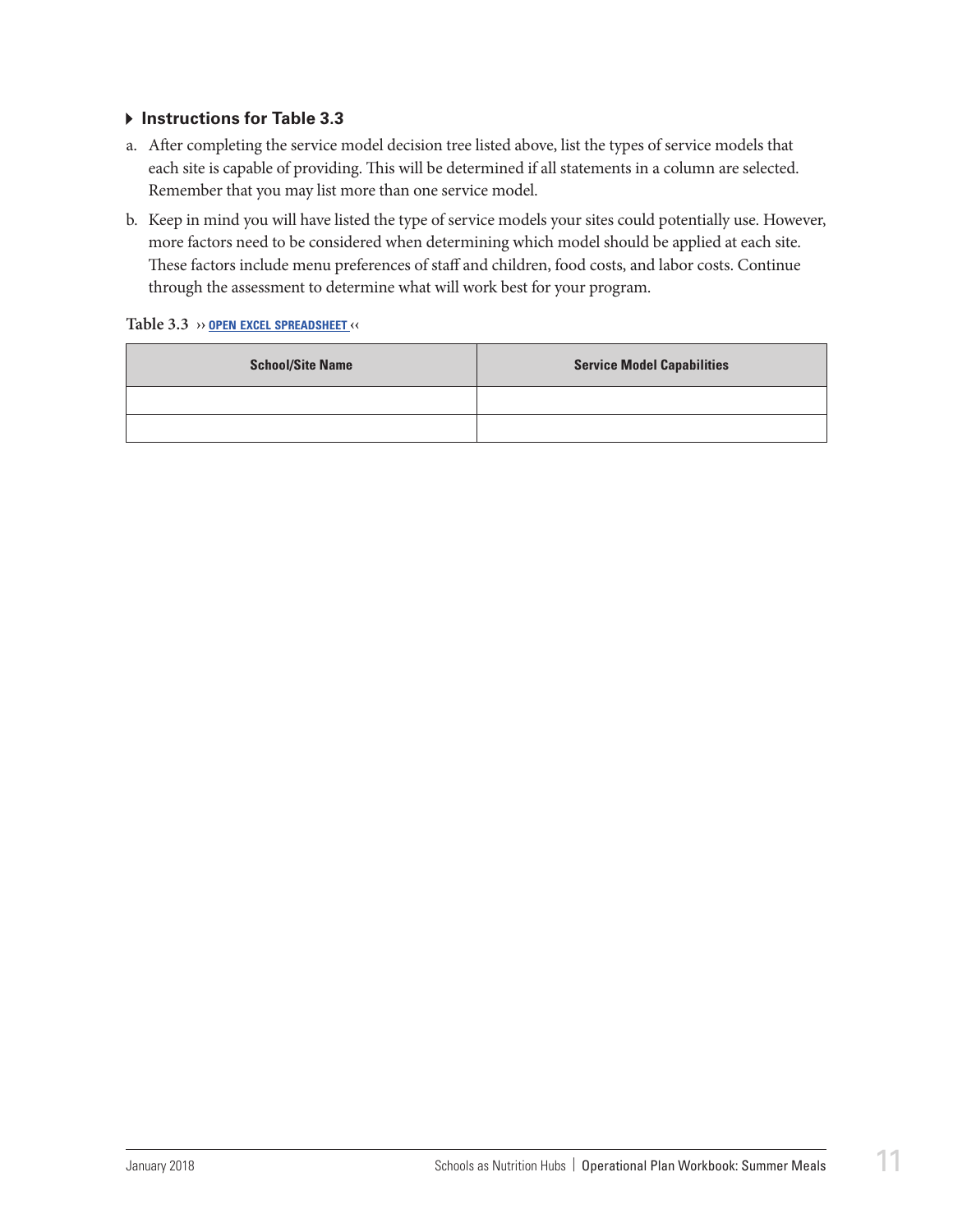## <span id="page-13-0"></span>**Section 4: Menu Development**

For determining menus for summer feeding, it is important to indicate which program you will be running: Seamless Summer Option through NSLP, or the Summer Food Service Program. Be sure to review the meal pattern requirements for both options since they are slightly different. This menu development section of the assessment is not intended for you to develop your complete cycle menu but rather to determine what type of equipment is needed for each site and your average food and labor costs in subsequent sections.

#### **Instructions for Tables 4.1–4.9**

- a. Review the types of service models you are considering for implementation.
- b. Create a menu for each of those scenarios. Consider doing this for both SFSP and SSO meal pattern requirements. Compare and see which meal pattern would be best for your organization.
- c. This section can be expanded to include varying menu options including scratch cooking, local, mostly packaged/ unitized, or cold only. This will help you think about labor and food costs in subsequent sections. Think and rethink as many menu options here as you would like so you can compare costs.

## **C** Pro Tip

Make menu planning easy by utilizing cycle menus and popular NSLP or Summer Breakfast Program menus.

#### Did You Know?

There are no federal restrictions on feeding over the weekend for summer feeding sites. Check with your state agency if this is something you are considering.

|                                 | <b>Monday</b> | <b>Tuesday</b> | Wednesday | <b>Thursday</b> | <b>Friday</b> | <b>Saturday</b> | <b>Sunday</b> |
|---------------------------------|---------------|----------------|-----------|-----------------|---------------|-----------------|---------------|
| Grain                           |               |                |           |                 |               |                 |               |
| Fruit                           |               |                |           |                 |               |                 |               |
| Vegetable                       |               |                |           |                 |               |                 |               |
| Milk                            |               |                |           |                 |               |                 |               |
| Meat/Meat Alternates (optional) |               |                |           |                 |               |                 |               |
| Other                           |               |                |           |                 |               |                 |               |

#### **Table 4.1: Breakfast: Preparation/Reheat and Serve ›› open excel [spreadsheet](https://schoolnutrition.org/uploadedFiles/2_Meetings_and_Events/SNF/Pages/summer-LR-121417.xlsx) ‹‹**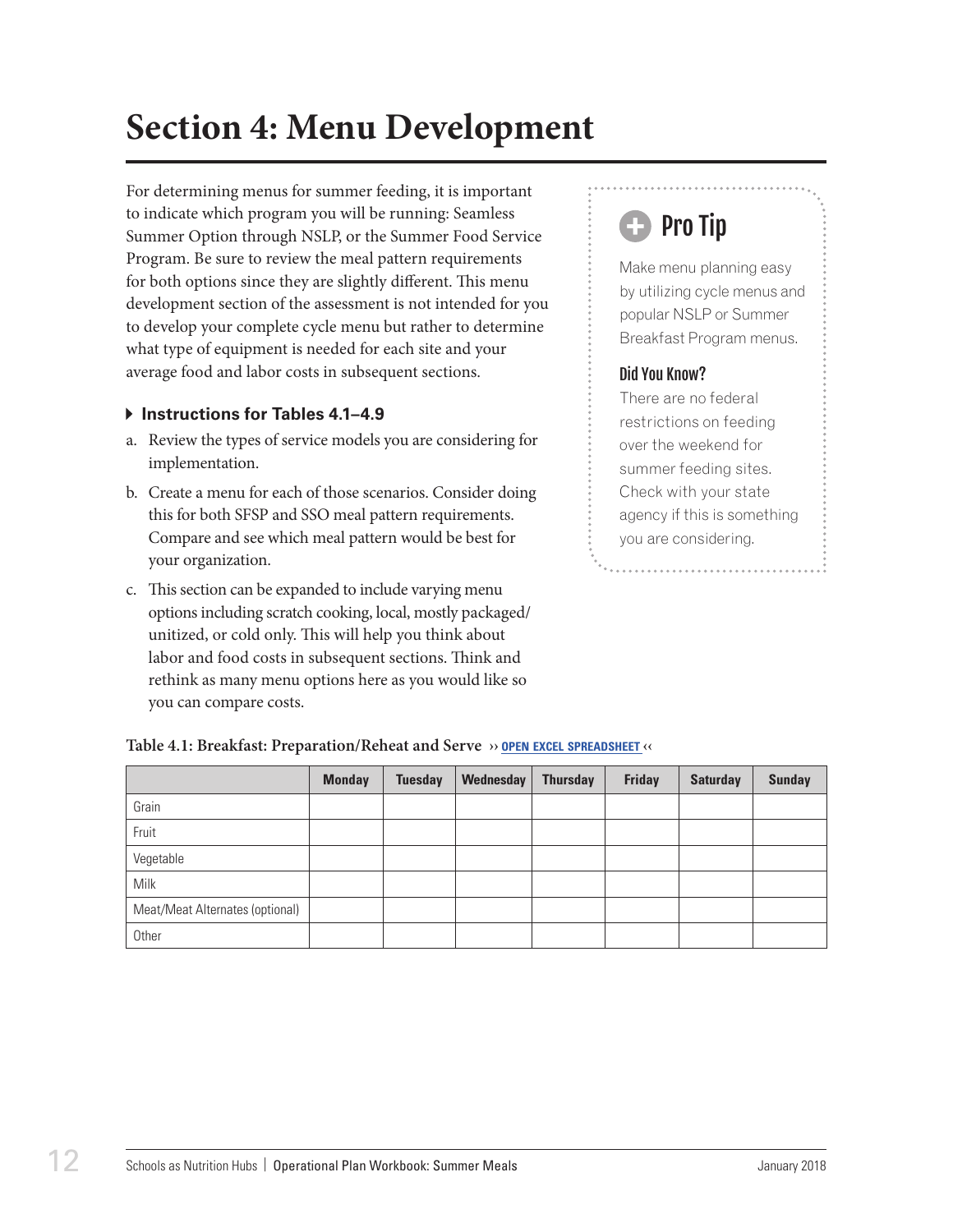|                                 | <b>Monday</b> | <b>Tuesday</b> | Wednesday | <b>Thursday</b> | <b>Friday</b> | <b>Saturday</b> | <b>Sunday</b> |
|---------------------------------|---------------|----------------|-----------|-----------------|---------------|-----------------|---------------|
| Grain                           |               |                |           |                 |               |                 |               |
| Fruit                           |               |                |           |                 |               |                 |               |
| Vegetable                       |               |                |           |                 |               |                 |               |
| Milk                            |               |                |           |                 |               |                 |               |
| Meat/Meat Alternates (optional) |               |                |           |                 |               |                 |               |
| Other                           |               |                |           |                 |               |                 |               |

#### **Table 4.2: Breakfast: Heat and Serve ›› open excel [spreadsheet](https://schoolnutrition.org/uploadedFiles/2_Meetings_and_Events/SNF/Pages/summer-LR-121417.xlsx) ‹‹**

#### **Table 4.3: Breakfast: Serve Only ›› open excel [spreadsheet](https://schoolnutrition.org/uploadedFiles/2_Meetings_and_Events/SNF/Pages/summer-LR-121417.xlsx) ‹‹**

|                                 | <b>Monday</b> | <b>Tuesday</b> | Wednesday | <b>Thursday</b> | <b>Friday</b> | <b>Saturday</b> | <b>Sunday</b> |
|---------------------------------|---------------|----------------|-----------|-----------------|---------------|-----------------|---------------|
| Grain                           |               |                |           |                 |               |                 |               |
| Fruit                           |               |                |           |                 |               |                 |               |
| Vegetable                       |               |                |           |                 |               |                 |               |
| Milk                            |               |                |           |                 |               |                 |               |
| Meat/Meat Alternates (optional) |               |                |           |                 |               |                 |               |
| Other                           |               |                |           |                 |               |                 |               |

#### **Table 4.4: Lunch/Supper: Preparation and Serve ›› open excel [spreadsheet](https://schoolnutrition.org/uploadedFiles/2_Meetings_and_Events/SNF/Pages/summer-LR-121417.xlsx) ‹‹**

|                                 | <b>Monday</b> | <b>Tuesday</b> | Wednesday | <b>Thursday</b> | <b>Friday</b> | <b>Saturday</b> | <b>Sunday</b> |
|---------------------------------|---------------|----------------|-----------|-----------------|---------------|-----------------|---------------|
| Grain                           |               |                |           |                 |               |                 |               |
| Fruit                           |               |                |           |                 |               |                 |               |
| Vegetable                       |               |                |           |                 |               |                 |               |
| Milk                            |               |                |           |                 |               |                 |               |
| Meat/Meat Alternates (optional) |               |                |           |                 |               |                 |               |
| Other                           |               |                |           |                 |               |                 |               |

#### **Table 4.5: Lunch/Supper: Heat and Serve ›› open excel [spreadsheet](https://schoolnutrition.org/uploadedFiles/2_Meetings_and_Events/SNF/Pages/summer-LR-121417.xlsx) ‹‹**

|                                 | <b>Monday</b> | <b>Tuesday</b> | Wednesday | <b>Thursday</b> | <b>Friday</b> | <b>Saturday</b> | <b>Sunday</b> |
|---------------------------------|---------------|----------------|-----------|-----------------|---------------|-----------------|---------------|
| Grain                           |               |                |           |                 |               |                 |               |
| Fruit                           |               |                |           |                 |               |                 |               |
| Vegetable                       |               |                |           |                 |               |                 |               |
| Milk                            |               |                |           |                 |               |                 |               |
| Meat/Meat Alternates (optional) |               |                |           |                 |               |                 |               |
| Other                           |               |                |           |                 |               |                 |               |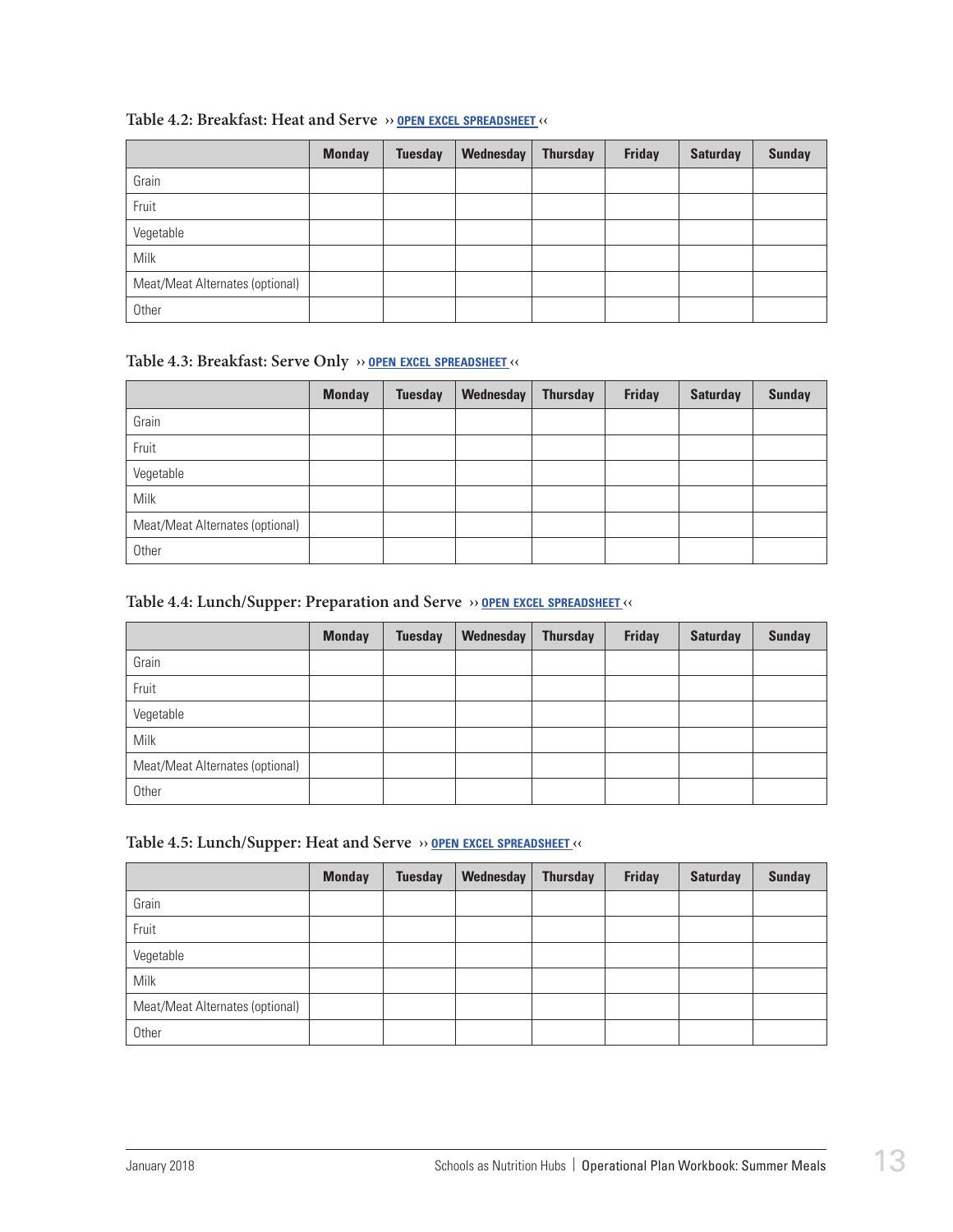|                                 | <b>Monday</b> | <b>Tuesday</b> | Wednesday | <b>Thursday</b> | <b>Friday</b> | <b>Saturday</b> | <b>Sunday</b> |
|---------------------------------|---------------|----------------|-----------|-----------------|---------------|-----------------|---------------|
| Grain                           |               |                |           |                 |               |                 |               |
| Fruit                           |               |                |           |                 |               |                 |               |
| Vegetable                       |               |                |           |                 |               |                 |               |
| Milk                            |               |                |           |                 |               |                 |               |
| Meat/Meat Alternates (optional) |               |                |           |                 |               |                 |               |
| Other                           |               |                |           |                 |               |                 |               |

#### **Table 4.6: Lunch/Supper: Serve Only ›› open excel [spreadsheet](https://schoolnutrition.org/uploadedFiles/2_Meetings_and_Events/SNF/Pages/summer-LR-121417.xlsx) ‹‹**

#### **Table 4.7: Snack: Preparation and Serve Menu ›› open excel [spreadsheet](https://schoolnutrition.org/uploadedFiles/2_Meetings_and_Events/SNF/Pages/summer-LR-121417.xlsx) ‹‹**

|                                 | <b>Monday</b> | <b>Tuesday</b> | Wednesday | <b>Thursday</b> | <b>Friday</b> | <b>Saturday</b> | <b>Sunday</b> |
|---------------------------------|---------------|----------------|-----------|-----------------|---------------|-----------------|---------------|
| Grain                           |               |                |           |                 |               |                 |               |
| Fruit                           |               |                |           |                 |               |                 |               |
| Vegetable                       |               |                |           |                 |               |                 |               |
| Milk                            |               |                |           |                 |               |                 |               |
| Meat/Meat Alternates (optional) |               |                |           |                 |               |                 |               |
| Other                           |               |                |           |                 |               |                 |               |

#### **Table 4.8: Snack: Heat and Serve Menu ›› open excel [spreadsheet](https://schoolnutrition.org/uploadedFiles/2_Meetings_and_Events/SNF/Pages/summer-LR-121417.xlsx) ‹‹**

|                                 | <b>Monday</b> | <b>Tuesday</b> | Wednesday | <b>Thursday</b> | <b>Friday</b> | <b>Saturday</b> | <b>Sunday</b> |
|---------------------------------|---------------|----------------|-----------|-----------------|---------------|-----------------|---------------|
| Grain                           |               |                |           |                 |               |                 |               |
| Fruit                           |               |                |           |                 |               |                 |               |
| Vegetable                       |               |                |           |                 |               |                 |               |
| Milk                            |               |                |           |                 |               |                 |               |
| Meat/Meat Alternates (optional) |               |                |           |                 |               |                 |               |
| Other                           |               |                |           |                 |               |                 |               |

#### **Table 4.9: Snack: Serve Only ›› open excel [spreadsheet](https://schoolnutrition.org/uploadedFiles/2_Meetings_and_Events/SNF/Pages/summer-LR-121417.xlsx) ‹‹**

|                                 | <b>Monday</b> | <b>Tuesday</b> | Wednesday | <b>Thursday</b> | <b>Friday</b> | <b>Saturday</b> | <b>Sunday</b> |
|---------------------------------|---------------|----------------|-----------|-----------------|---------------|-----------------|---------------|
| Grain                           |               |                |           |                 |               |                 |               |
| Fruit                           |               |                |           |                 |               |                 |               |
| Vegetable                       |               |                |           |                 |               |                 |               |
| Milk                            |               |                |           |                 |               |                 |               |
| Meat/Meat Alternates (optional) |               |                |           |                 |               |                 |               |
| Other                           |               |                |           |                 |               |                 |               |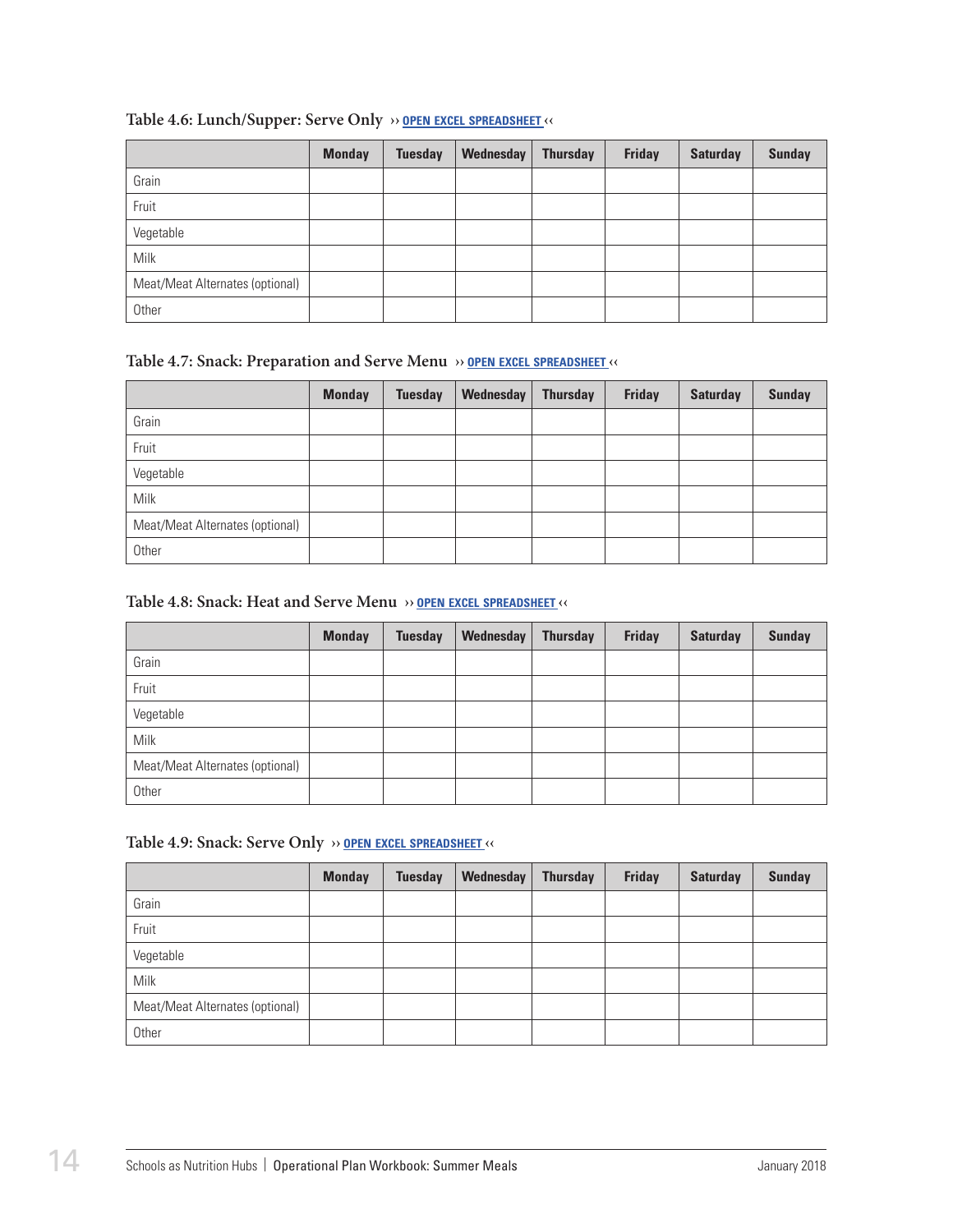## <span id="page-16-0"></span>**Section 5: Equipment Capacity/Needs**

When planning for your summer feeding program, you will need to see if any of your sites require additional equipment for their service model and menu. It is important to note that if you are running a program at a school site where either school nutrition or summer activity staff have access to the school facilities, it is unlikely that you will need much if any additional equipment. However, if you plan to partner with community sites where you would like to have the option for cold storage for leftovers, storage for alternative components for children with allergies, or capabilities for hot holding or reheating for menu flexibility and integrity of the food, it is important to think through what additional equipment you may need to support your ideal program. This could be an opportunity to work with your district grants manager or local community foundations to purchase equipment for the program.

#### $\triangleright$  **Instructions for Table 5.1**

Fill out this section, by writing 'need' or 'have' in each category. If the site doesn't need or doesn't have this item, leave it blank.

| <b>Gathered Data Points</b> | <b>School / Site Name</b> |  |  |  |  |
|-----------------------------|---------------------------|--|--|--|--|
|                             |                           |  |  |  |  |
| <b>Cold/Frozen Storage</b>  |                           |  |  |  |  |
| Refrigerator                |                           |  |  |  |  |
| Freezer                     |                           |  |  |  |  |
| Walk-in Cooler              |                           |  |  |  |  |
| Walk-in Freezer             |                           |  |  |  |  |
| Milk Cooler                 |                           |  |  |  |  |
| Portable coolers            |                           |  |  |  |  |
| Other                       |                           |  |  |  |  |
| <b>Dry Storage</b>          |                           |  |  |  |  |
| Racking                     |                           |  |  |  |  |
| Can Racking                 |                           |  |  |  |  |
| <b>Hot Holding</b>          |                           |  |  |  |  |
| <b>Hot Holding Cabinet</b>  |                           |  |  |  |  |
| Hot Food Table              |                           |  |  |  |  |
| <b>Hot Food Carts</b>       |                           |  |  |  |  |
| Food Preparation            |                           |  |  |  |  |
| Oven                        |                           |  |  |  |  |
| Cook Tops                   |                           |  |  |  |  |
| <b>Steam Tables</b>         |                           |  |  |  |  |
| Steam Pans                  |                           |  |  |  |  |
| Other                       |                           |  |  |  |  |

| Table 5.1: Equipment Needs and Capacity Assessment >> OPEN EXCEL SPREADSHEET << |  |  |
|---------------------------------------------------------------------------------|--|--|
|---------------------------------------------------------------------------------|--|--|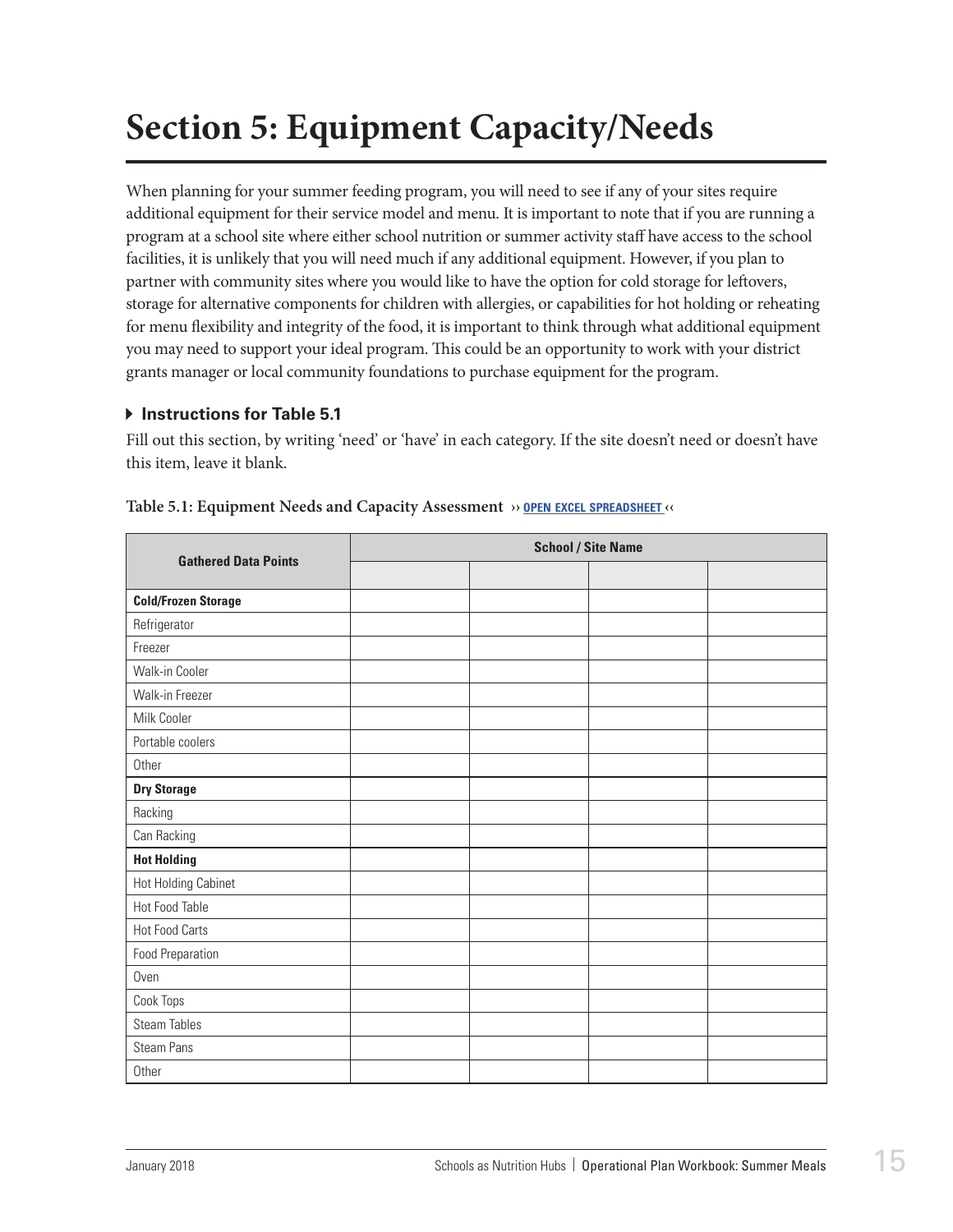| <b>Gathered Data Points</b>      | <b>School / Site Name</b> |  |  |  |  |
|----------------------------------|---------------------------|--|--|--|--|
|                                  |                           |  |  |  |  |
| <b>Small Wares</b>               |                           |  |  |  |  |
| Trays                            |                           |  |  |  |  |
| <b>Fruit Slicers</b>             |                           |  |  |  |  |
| <b>Hotel Pans</b>                |                           |  |  |  |  |
| Serving Utensils                 |                           |  |  |  |  |
| <b>Brooms</b>                    |                           |  |  |  |  |
| <b>Hand Sanitizer</b>            |                           |  |  |  |  |
| Supplies                         |                           |  |  |  |  |
| Disinfectant Wipes               |                           |  |  |  |  |
| <b>Sheet Pans</b>                |                           |  |  |  |  |
| Spoodles/Portioners/etc.         |                           |  |  |  |  |
| Tongs                            |                           |  |  |  |  |
| Gloves/Aprons                    |                           |  |  |  |  |
| Hot Pads                         |                           |  |  |  |  |
| Other                            |                           |  |  |  |  |
| <b>Transportation</b>            |                           |  |  |  |  |
| Grab 'n' Go/Beverage Carts       |                           |  |  |  |  |
| <b>Insulated Carriers</b>        |                           |  |  |  |  |
| Hand Dolly                       |                           |  |  |  |  |
| Cart Dolly                       |                           |  |  |  |  |
| Utility Cart                     |                           |  |  |  |  |
| Three-shelf Cart                 |                           |  |  |  |  |
| Delivery Truck or School Bus     |                           |  |  |  |  |
| Other                            |                           |  |  |  |  |
| <b>IT Equipment</b>              |                           |  |  |  |  |
| Computer Software                |                           |  |  |  |  |
| Point of Sale Equipment          |                           |  |  |  |  |
| <b>Bar Coding</b>                |                           |  |  |  |  |
| Wifi Boost                       |                           |  |  |  |  |
| Other                            |                           |  |  |  |  |
| <b>Utilities/Pest Management</b> |                           |  |  |  |  |
| Garbage Cans                     |                           |  |  |  |  |
| Tilting Garbage Gondola          |                           |  |  |  |  |
| Dumpster                         |                           |  |  |  |  |
| Pest Management                  |                           |  |  |  |  |
| <b>Electrical Needs</b>          |                           |  |  |  |  |
| Handwashing Stations             |                           |  |  |  |  |
| Other                            |                           |  |  |  |  |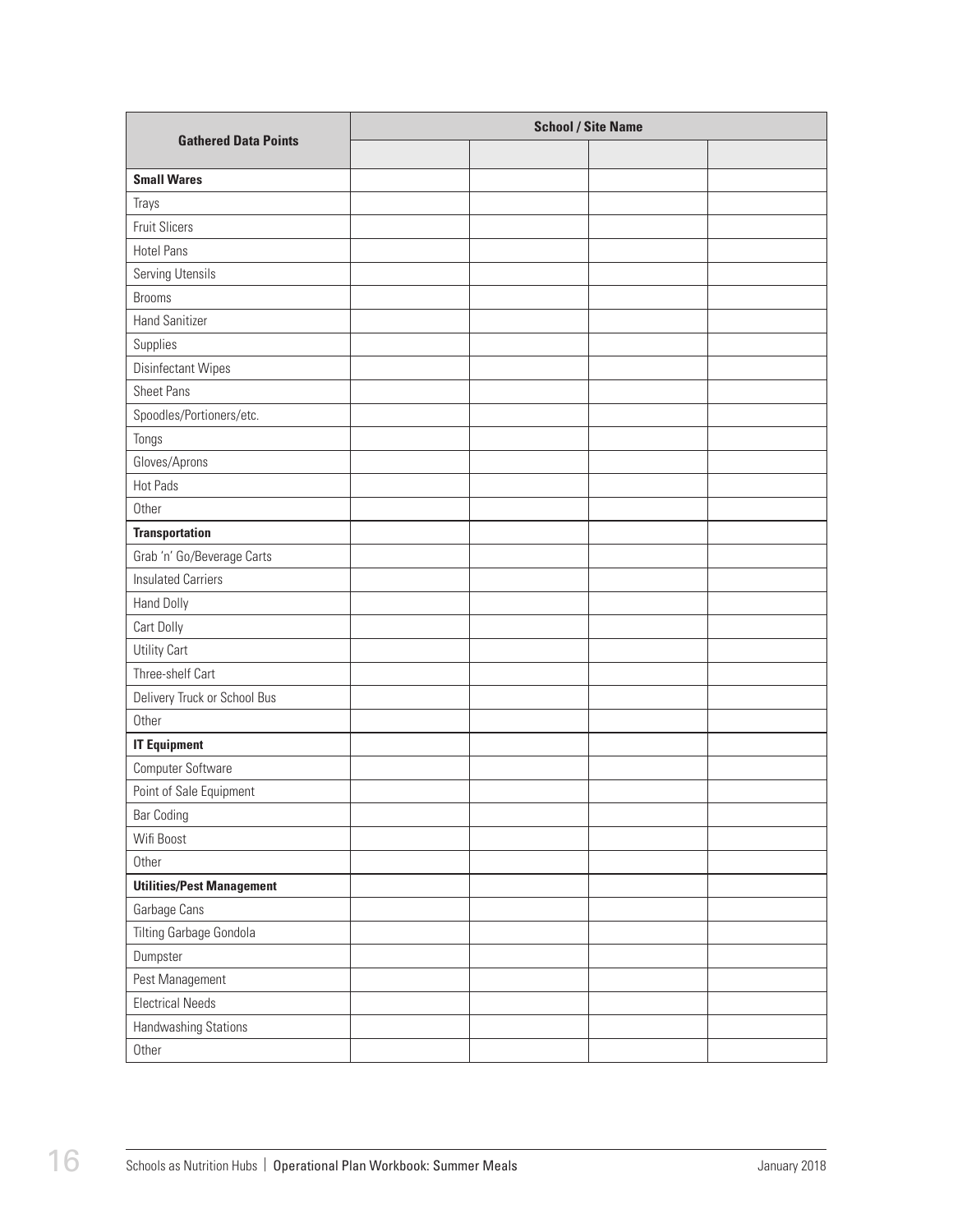## <span id="page-18-0"></span>**Section 6: Financial Planning**

In this section, we will assess the financial planning needed to expand or start a summer feeding program. This includes projected total numbers of meals and costs including food, labor, and transportation. A sustainable program must be financially sound even though individual sites may not be.

### **Projected Meals and Revenue**

One of the most important steps to plan and determine if you can operate a new program is to project the number of meals you can serve. This projection will impact your costs, including food and labor.

Meal projection can be tricky. For enrolled sites, it is probably best to calculate your food and labor costs assuming that all enrolled students will be eating. However, for open sites you will want to gather as much information on the site as possible by speaking with program directors or school administrators. Work with them to anticipate the number of students that will be coming to the site.

#### **Instructions for Tables 6.1–6.3**

- a. Write out school/site and estimate the number of meals that will be served each day.
- b. Figure out the reimbursement rate for each meal.
- c. Multiply columns A and B to get total revenue per day in column C.

## **Pro Tip**

Before you start Section 6, it would be helpful to have the following pieces of information:

- Proposed menu and food costs
- Lists of salaries and benefits for staff at all sites that will be preparing food
- Reimbursement amounts for programs
- Average % of labor and food cost per meal for school nutrition program (if available)
- District's meal conversion ratio (if available)

## Pro Tip

If you have any other revenue sources such as grants, state matches, or income from meals served to adults like coaches. consider them when determining program sustainability.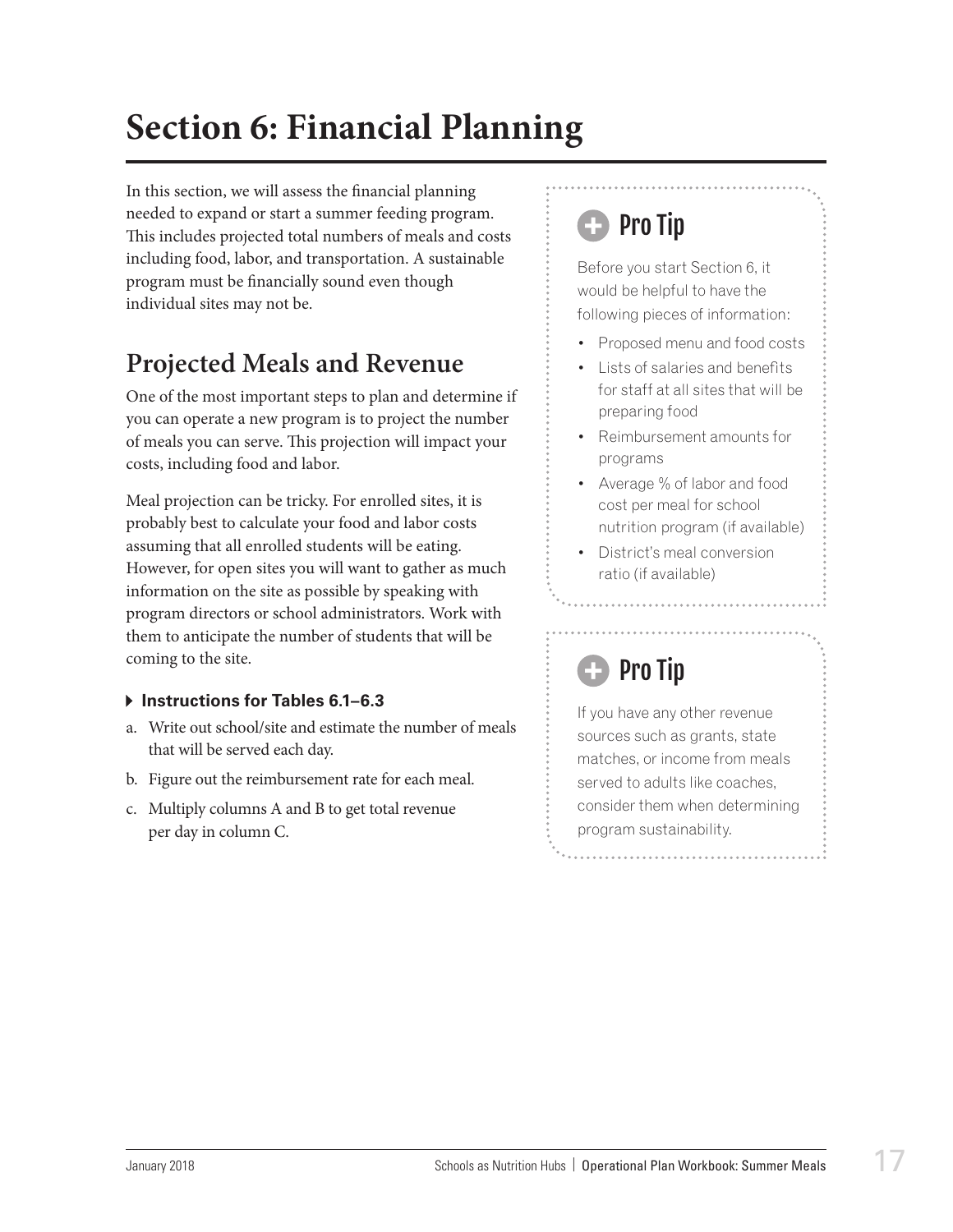|                                                       | Α                                                                        | B                                                   | C                        |
|-------------------------------------------------------|--------------------------------------------------------------------------|-----------------------------------------------------|--------------------------|
| <b>School/Site Name</b>                               | <b>Total Projected</b><br><b>Number of Breakfast</b><br><b>Meals/Day</b> | <b>Reimbursement Rate/</b><br><b>Breakfast Meal</b> | <b>Total Revenue/Day</b> |
| Maury                                                 | <b>100</b>                                                               | \$2                                                 | \$200                    |
|                                                       |                                                                          |                                                     |                          |
|                                                       |                                                                          |                                                     |                          |
| <b>Total Projected</b><br><b>Breakfast Meals/Day:</b> |                                                                          | <b>Total Projected</b><br>Breakfast Revenue/Day:    | \$200                    |

#### **Table 6.1: Projected Meals and Revenue for Breakfast ›› open excel [spreadsheet](https://schoolnutrition.org/uploadedFiles/2_Meetings_and_Events/SNF/Pages/summer-LR-121417.xlsx) ‹‹**

#### **Table 6.2: Projected Meals and Revenue for Lunch/Supper ›› open excel [spreadsheet](https://schoolnutrition.org/uploadedFiles/2_Meetings_and_Events/SNF/Pages/summer-LR-121417.xlsx) ‹‹**

|                                             | А                                                                           | B                                                              |                                        |
|---------------------------------------------|-----------------------------------------------------------------------------|----------------------------------------------------------------|----------------------------------------|
| <b>School/Site Name</b>                     | <b>Total Projected</b><br><b>Number of Lunch/Supper</b><br><b>Meals/Day</b> | <b>Reimbursement</b><br>Rate Per Lunch/<br><b>Supper Meals</b> | <b>Total Revenue</b><br><b>Per Day</b> |
| Maury                                       | <b>IOO</b>                                                                  | \$4                                                            | \$400                                  |
|                                             |                                                                             |                                                                |                                        |
|                                             |                                                                             |                                                                |                                        |
| Total Projected Lunch/<br>Supper Meals/Day: |                                                                             | <b>Total Projected Lunch/</b><br>Supper Revenue/Day:           | \$400                                  |

#### **Table 6.3: Projected Meals and Revenue for Snack ›› open excel [spreadsheet](https://schoolnutrition.org/uploadedFiles/2_Meetings_and_Events/SNF/Pages/summer-LR-121417.xlsx) ‹‹**

|                                            | Α                                                                     | в                                                  |                                        |
|--------------------------------------------|-----------------------------------------------------------------------|----------------------------------------------------|----------------------------------------|
| <b>School/Site Name</b>                    | <b>Total Projected</b><br><b>Number of Snack</b><br><b>Meals /Day</b> | <b>Reimbursement</b><br><b>Rate Per Snack Meal</b> | <b>Total Revenue</b><br><b>Per Day</b> |
|                                            |                                                                       |                                                    |                                        |
|                                            |                                                                       |                                                    |                                        |
|                                            |                                                                       |                                                    |                                        |
| <b>Total Projected</b><br>Snack Meals/Day: |                                                                       | <b>Total Projected</b><br>Snack Revenue/Day:       |                                        |

#### **Instructions for Table 6.4**

Enter the totals from Tables 6.1–6.3. Add them together for the total projected revenue per day.

| Table 6.4: Total Projected Revenue Per Day >> OPEN EXCEL SPREADSHEET |  |  |  |
|----------------------------------------------------------------------|--|--|--|
|----------------------------------------------------------------------|--|--|--|

| <b>Type of Meal</b>              | <b>Total Revenue/Day</b> |
|----------------------------------|--------------------------|
| <b>Breakfast</b>                 |                          |
| Lunch/Supper                     |                          |
| <b>Snack</b>                     |                          |
| Total Projected Revenue Per Day: |                          |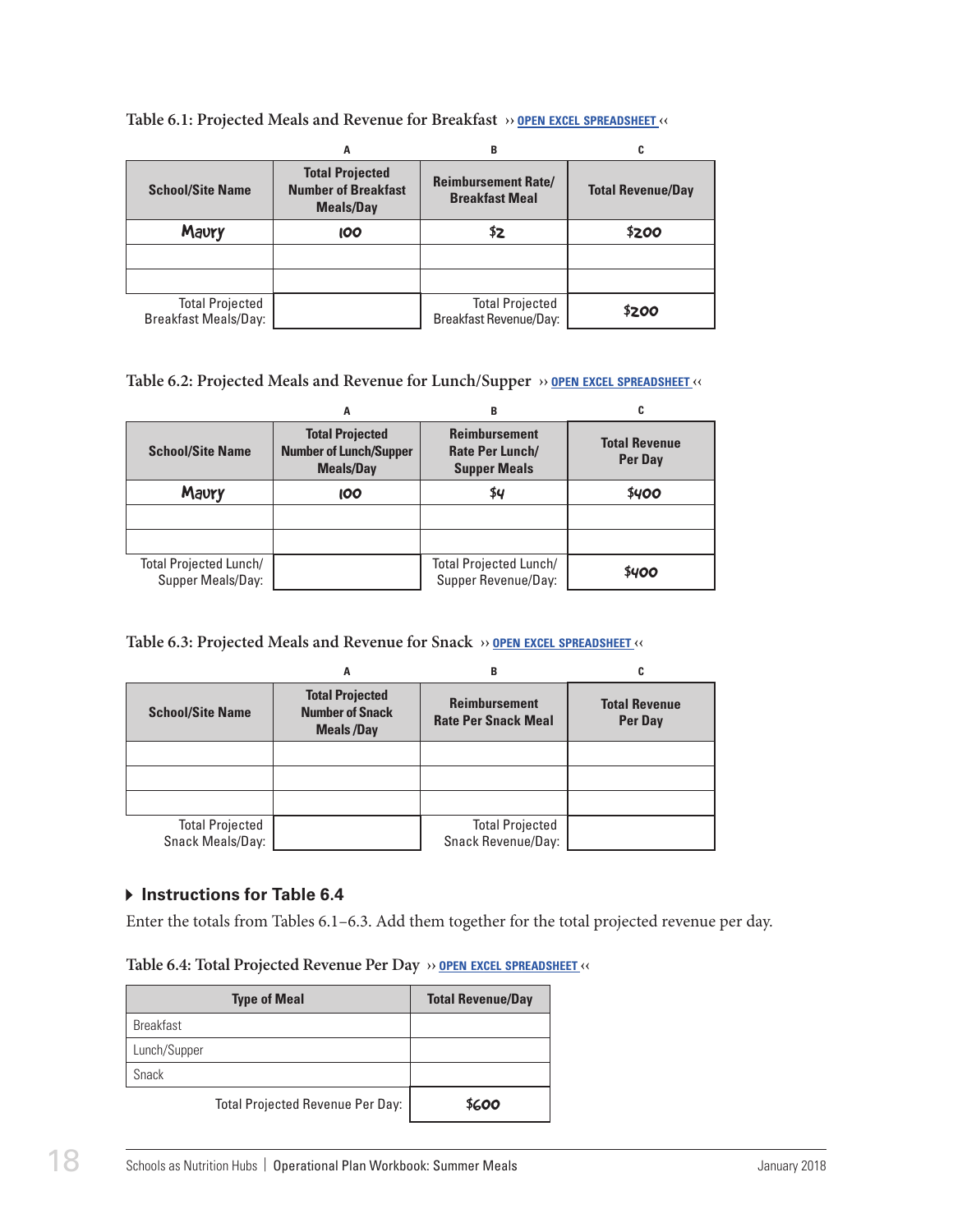### <span id="page-20-0"></span>**Food Costs Target**

When determining if this program is financially sustainable, it's important to have a good understanding of your food costs. In general, industry standard is that food costs are no more than 40% of total meal costs. This varies. If you know your percent of food cost per meal, use your district specific information below.

#### $\blacktriangleright$  Instructions for Table 6.5:

- a. Take the total projected revenue per day in column A and multiply by percent meal cost in column B.
- b. This will give you total projected food cost budget per day in column C.

#### **Table 6.5: Food Costs Target ›› open excel [spreadsheet](https://schoolnutrition.org/uploadedFiles/2_Meetings_and_Events/SNF/Pages/summer-LR-121417.xlsx) ‹‹**

| <b>Total Projected Revenue/Day</b> | <b>Percent Meal Cost of Food*</b> | <b>Total Projected</b><br><b>Food Costs Budget/Day</b> |
|------------------------------------|-----------------------------------|--------------------------------------------------------|
| \$600                              | 40%                               | \$240                                                  |

\*If you don't know your district's percent meal cost of food, use the industry standard of 40%.

### **Menu Cost**

The aim of this section is to cost out the menus, developed in Step 4: Menu Development, to determine if you will meet your targeted food costs. Enter the cost per serving of each component below.

#### **Instructions for Tables 6.6–6.14**

a. Enter the cost per serving of each component for each day of service. Add values for each day of service to get total per week.



- b. To calculate total projected food costs per week, add total values for each component.
- c. To calculate average food costs per day, take the total projected food costs per week calculated above, and divide by the number of days of service.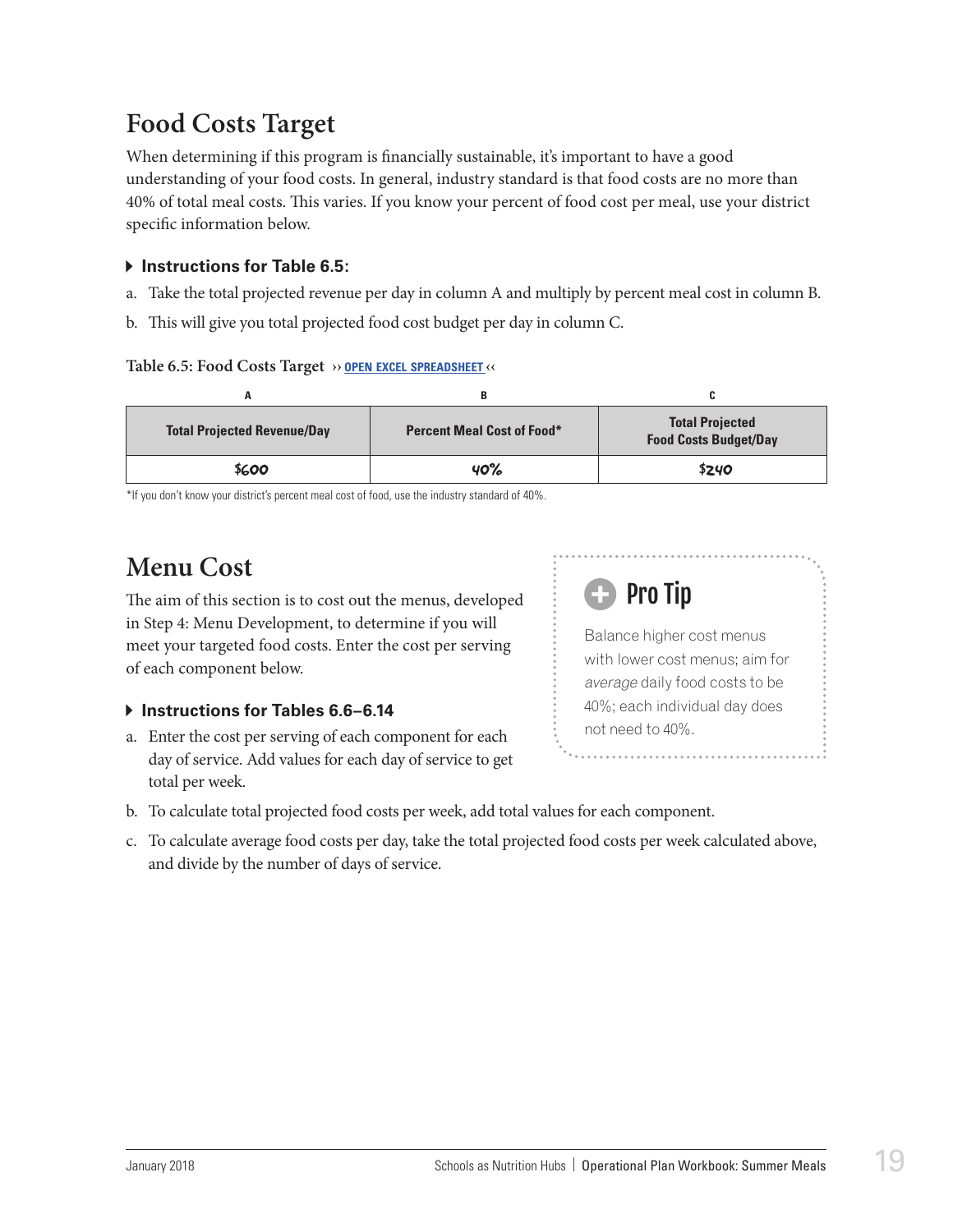|                                         | A             | B              | C           | D               | E.            | F               | G             | Н                 |
|-----------------------------------------|---------------|----------------|-------------|-----------------|---------------|-----------------|---------------|-------------------|
|                                         | <b>Monday</b> | <b>Tuesday</b> | <b>Weds</b> | <b>Thursday</b> | <b>Friday</b> | <b>Saturday</b> | <b>Sunday</b> | <b>Total/Week</b> |
| Grain                                   |               |                |             |                 |               |                 |               |                   |
| <b>Milk</b>                             |               |                |             |                 |               |                 |               |                   |
| Fruit                                   |               |                |             |                 |               |                 |               |                   |
| Vegetable                               |               |                |             |                 |               |                 |               |                   |
| Meat/Meat Alternate (optional)          |               |                |             |                 |               |                 |               |                   |
| Other                                   |               |                |             |                 |               |                 |               |                   |
| <b>Total Projected Food Costs/Week:</b> |               |                |             |                 |               |                 |               |                   |
| Average Food Costs/Meal:                |               |                |             |                 |               |                 |               |                   |

#### **Table 6.6: Breakfast: Preparation and Serve ›› open excel [spreadsheet](https://schoolnutrition.org/uploadedFiles/2_Meetings_and_Events/SNF/Pages/summer-LR-121417.xlsx) ‹‹**

#### **Table 6.7: Breakfast: Heat and Serve ›› open excel [spreadsheet](https://schoolnutrition.org/uploadedFiles/2_Meetings_and_Events/SNF/Pages/summer-LR-121417.xlsx) ‹‹**

|                                         | A             | B              | C           | D               | Е             | F               | G             | н                 |
|-----------------------------------------|---------------|----------------|-------------|-----------------|---------------|-----------------|---------------|-------------------|
|                                         | <b>Monday</b> | <b>Tuesday</b> | <b>Weds</b> | <b>Thursday</b> | <b>Friday</b> | <b>Saturday</b> | <b>Sunday</b> | <b>Total/Week</b> |
| Grain                                   |               |                |             |                 |               |                 |               |                   |
| <b>Milk</b>                             |               |                |             |                 |               |                 |               |                   |
| Fruit                                   |               |                |             |                 |               |                 |               |                   |
| Vegetable                               |               |                |             |                 |               |                 |               |                   |
| Meat/Meat Alternate (optional)          |               |                |             |                 |               |                 |               |                   |
| Other                                   |               |                |             |                 |               |                 |               |                   |
| <b>Total Projected Food Costs/Week:</b> |               |                |             |                 |               |                 |               |                   |
| Average Food Costs/Meal:                |               |                |             |                 |               |                 |               |                   |

#### **Table 6.8: Breakfast: Serve Only ›› open excel [spreadsheet](https://schoolnutrition.org/uploadedFiles/2_Meetings_and_Events/SNF/Pages/summer-LR-121417.xlsx) ‹‹**

|                                         | A             | B              | C           | D               | Е             | F               | G             | H                 |
|-----------------------------------------|---------------|----------------|-------------|-----------------|---------------|-----------------|---------------|-------------------|
|                                         | <b>Monday</b> | <b>Tuesday</b> | <b>Weds</b> | <b>Thursday</b> | <b>Friday</b> | <b>Saturday</b> | <b>Sunday</b> | <b>Total/Week</b> |
| Grain                                   |               |                |             |                 |               |                 |               |                   |
| Milk                                    |               |                |             |                 |               |                 |               |                   |
| Fruit                                   |               |                |             |                 |               |                 |               |                   |
| Vegetable                               |               |                |             |                 |               |                 |               |                   |
| Meat/Meat Alternate (optional)          |               |                |             |                 |               |                 |               |                   |
| Other                                   |               |                |             |                 |               |                 |               |                   |
| <b>Total Projected Food Costs/Week:</b> |               |                |             |                 |               |                 |               |                   |

Average Food Costs/Meal: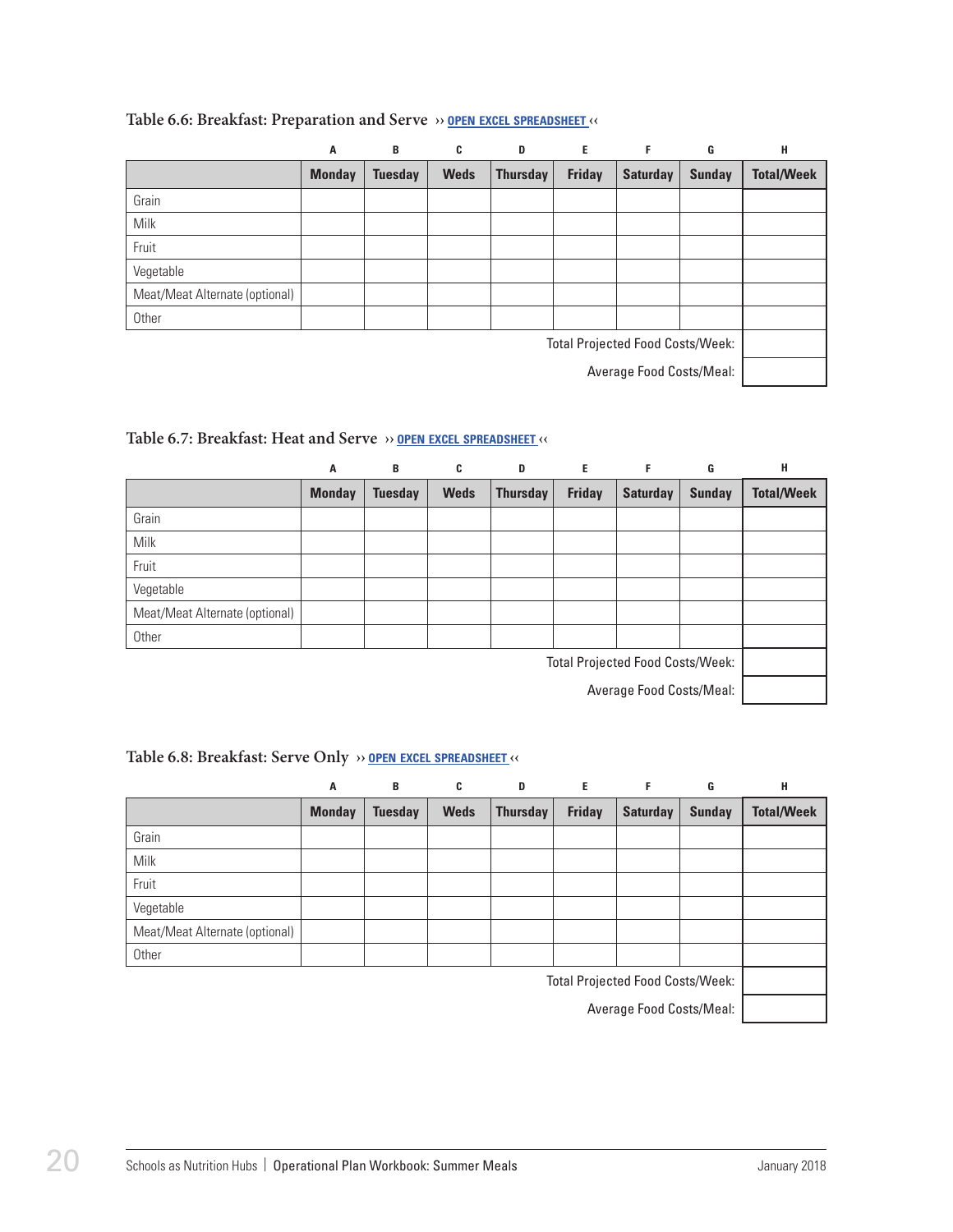|                                         | A             | B              | C           | D               | Е             | F               | G             | Н                 |
|-----------------------------------------|---------------|----------------|-------------|-----------------|---------------|-----------------|---------------|-------------------|
|                                         | <b>Monday</b> | <b>Tuesday</b> | <b>Weds</b> | <b>Thursday</b> | <b>Friday</b> | <b>Saturday</b> | <b>Sunday</b> | <b>Total/Week</b> |
| Grain                                   |               |                |             |                 |               |                 |               |                   |
| <b>Milk</b>                             |               |                |             |                 |               |                 |               |                   |
| Fruit                                   |               |                |             |                 |               |                 |               |                   |
| Vegetable                               |               |                |             |                 |               |                 |               |                   |
| Meat/Meat Alternate (optional)          |               |                |             |                 |               |                 |               |                   |
| Other                                   |               |                |             |                 |               |                 |               |                   |
| <b>Total Projected Food Costs/Week:</b> |               |                |             |                 |               |                 |               |                   |
| Average Food Costs/Meal:                |               |                |             |                 |               |                 |               |                   |

#### **Table 6.9: Lunch/Supper: Preparation and Serve ›› open excel [spreadsheet](https://schoolnutrition.org/uploadedFiles/2_Meetings_and_Events/SNF/Pages/summer-LR-121417.xlsx) ‹‹**

#### **Table 6.10: Lunch/Supper: Heat and Serve ›› open excel [spreadsheet](https://schoolnutrition.org/uploadedFiles/2_Meetings_and_Events/SNF/Pages/summer-LR-121417.xlsx) ‹‹**

|                                         | A             | B              | C           | D               | E             | F               | G             | н                 |
|-----------------------------------------|---------------|----------------|-------------|-----------------|---------------|-----------------|---------------|-------------------|
|                                         | <b>Monday</b> | <b>Tuesday</b> | <b>Weds</b> | <b>Thursday</b> | <b>Friday</b> | <b>Saturday</b> | <b>Sunday</b> | <b>Total/Week</b> |
| Grain                                   |               |                |             |                 |               |                 |               |                   |
| <b>Milk</b>                             |               |                |             |                 |               |                 |               |                   |
| Fruit                                   |               |                |             |                 |               |                 |               |                   |
| Vegetable                               |               |                |             |                 |               |                 |               |                   |
| Meat/Meat Alternate (optional)          |               |                |             |                 |               |                 |               |                   |
| Other                                   |               |                |             |                 |               |                 |               |                   |
| <b>Total Projected Food Costs/Week:</b> |               |                |             |                 |               |                 |               |                   |
| Average Food Costs/Meal:                |               |                |             |                 |               |                 |               |                   |

#### **Table 6.11: Lunch/Supper: Serve Only ›› open excel [spreadsheet](https://schoolnutrition.org/uploadedFiles/2_Meetings_and_Events/SNF/Pages/summer-LR-121417.xlsx) ‹‹**

|                                         | Α             | B              | C           | D               | E             | F               | G             | н                 |
|-----------------------------------------|---------------|----------------|-------------|-----------------|---------------|-----------------|---------------|-------------------|
|                                         | <b>Monday</b> | <b>Tuesday</b> | <b>Weds</b> | <b>Thursday</b> | <b>Friday</b> | <b>Saturday</b> | <b>Sunday</b> | <b>Total/Week</b> |
| Grain                                   |               |                |             |                 |               |                 |               |                   |
| Milk                                    |               |                |             |                 |               |                 |               |                   |
| Fruit                                   |               |                |             |                 |               |                 |               |                   |
| Vegetable                               |               |                |             |                 |               |                 |               |                   |
| Meat/Meat Alternate (optional)          |               |                |             |                 |               |                 |               |                   |
| Other                                   |               |                |             |                 |               |                 |               |                   |
| <b>Total Projected Food Costs/Week:</b> |               |                |             |                 |               |                 |               |                   |

Average Food Costs/Meal: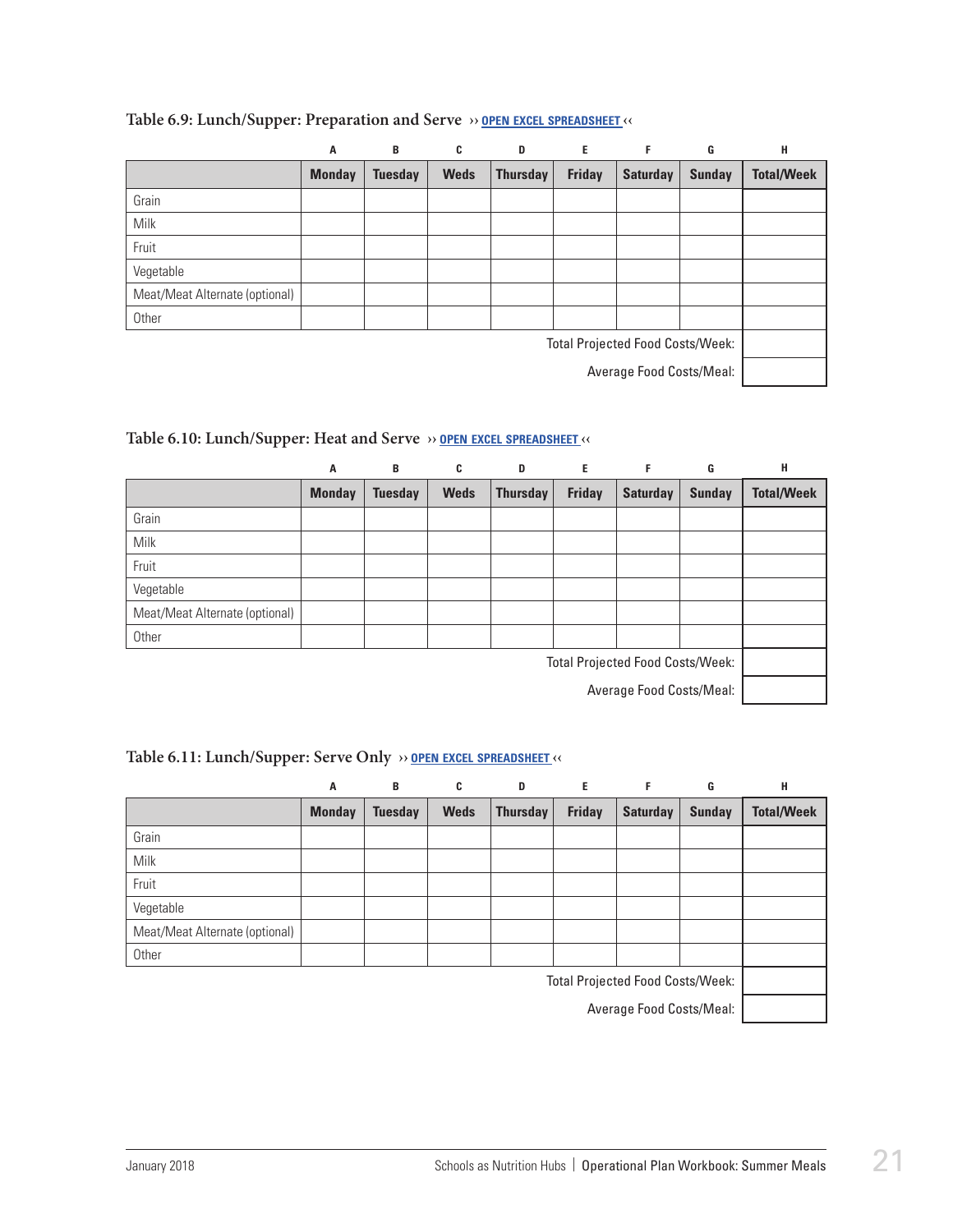|                                         | A             | B              | C           | D               | Е             | F               | G             | Н                 |
|-----------------------------------------|---------------|----------------|-------------|-----------------|---------------|-----------------|---------------|-------------------|
|                                         | <b>Monday</b> | <b>Tuesday</b> | <b>Weds</b> | <b>Thursday</b> | <b>Friday</b> | <b>Saturday</b> | <b>Sunday</b> | <b>Total/Week</b> |
| Grain                                   |               |                |             |                 |               |                 |               |                   |
| Milk                                    |               |                |             |                 |               |                 |               |                   |
| Fruit                                   |               |                |             |                 |               |                 |               |                   |
| Vegetable                               |               |                |             |                 |               |                 |               |                   |
| Meat/Meat Alternate (optional)          |               |                |             |                 |               |                 |               |                   |
| Other                                   |               |                |             |                 |               |                 |               |                   |
| <b>Total Projected Food Costs/Week:</b> |               |                |             |                 |               |                 |               |                   |
| Average Food Costs/Meal:                |               |                |             |                 |               |                 |               |                   |

#### **Table 6.12: Snack: Preparation and Serve Menu ›› open excel [spreadsheet](https://schoolnutrition.org/uploadedFiles/2_Meetings_and_Events/SNF/Pages/summer-LR-121417.xlsx) ‹‹**

#### **Table 6.13: Snack: Heat and Serve Menu ›› open excel [spreadsheet](https://schoolnutrition.org/uploadedFiles/2_Meetings_and_Events/SNF/Pages/summer-LR-121417.xlsx) ‹‹**

|                                         | A             | B              | C           | D               | E             | F               | G             | н                 |
|-----------------------------------------|---------------|----------------|-------------|-----------------|---------------|-----------------|---------------|-------------------|
|                                         | <b>Monday</b> | <b>Tuesday</b> | <b>Weds</b> | <b>Thursday</b> | <b>Friday</b> | <b>Saturday</b> | <b>Sunday</b> | <b>Total/Week</b> |
| Grain                                   |               |                |             |                 |               |                 |               |                   |
| <b>Milk</b>                             |               |                |             |                 |               |                 |               |                   |
| Fruit                                   |               |                |             |                 |               |                 |               |                   |
| Vegetable                               |               |                |             |                 |               |                 |               |                   |
| Meat/Meat Alternate (optional)          |               |                |             |                 |               |                 |               |                   |
| Other                                   |               |                |             |                 |               |                 |               |                   |
| <b>Total Projected Food Costs/Week:</b> |               |                |             |                 |               |                 |               |                   |
| Average Food Costs/Meal:                |               |                |             |                 |               |                 |               |                   |

#### **Table 6.14: Snack: Serve Only Menu ›› open excel [spreadsheet](https://schoolnutrition.org/uploadedFiles/2_Meetings_and_Events/SNF/Pages/summer-LR-121417.xlsx) ‹‹**

|                                         | Α             | B              | C           | D               | Е             | F               | G             | Н                 |
|-----------------------------------------|---------------|----------------|-------------|-----------------|---------------|-----------------|---------------|-------------------|
|                                         | <b>Monday</b> | <b>Tuesday</b> | <b>Weds</b> | <b>Thursday</b> | <b>Friday</b> | <b>Saturday</b> | <b>Sunday</b> | <b>Total/Week</b> |
| Grain                                   |               |                |             |                 |               |                 |               |                   |
| Milk                                    |               |                |             |                 |               |                 |               |                   |
| Fruit                                   |               |                |             |                 |               |                 |               |                   |
| Vegetable                               |               |                |             |                 |               |                 |               |                   |
| Meat/Meat Alternate (optional)          |               |                |             |                 |               |                 |               |                   |
| Other                                   |               |                |             |                 |               |                 |               |                   |
| <b>Total Projected Food Costs/Week:</b> |               |                |             |                 |               |                 |               |                   |

Average Food Costs/Meal: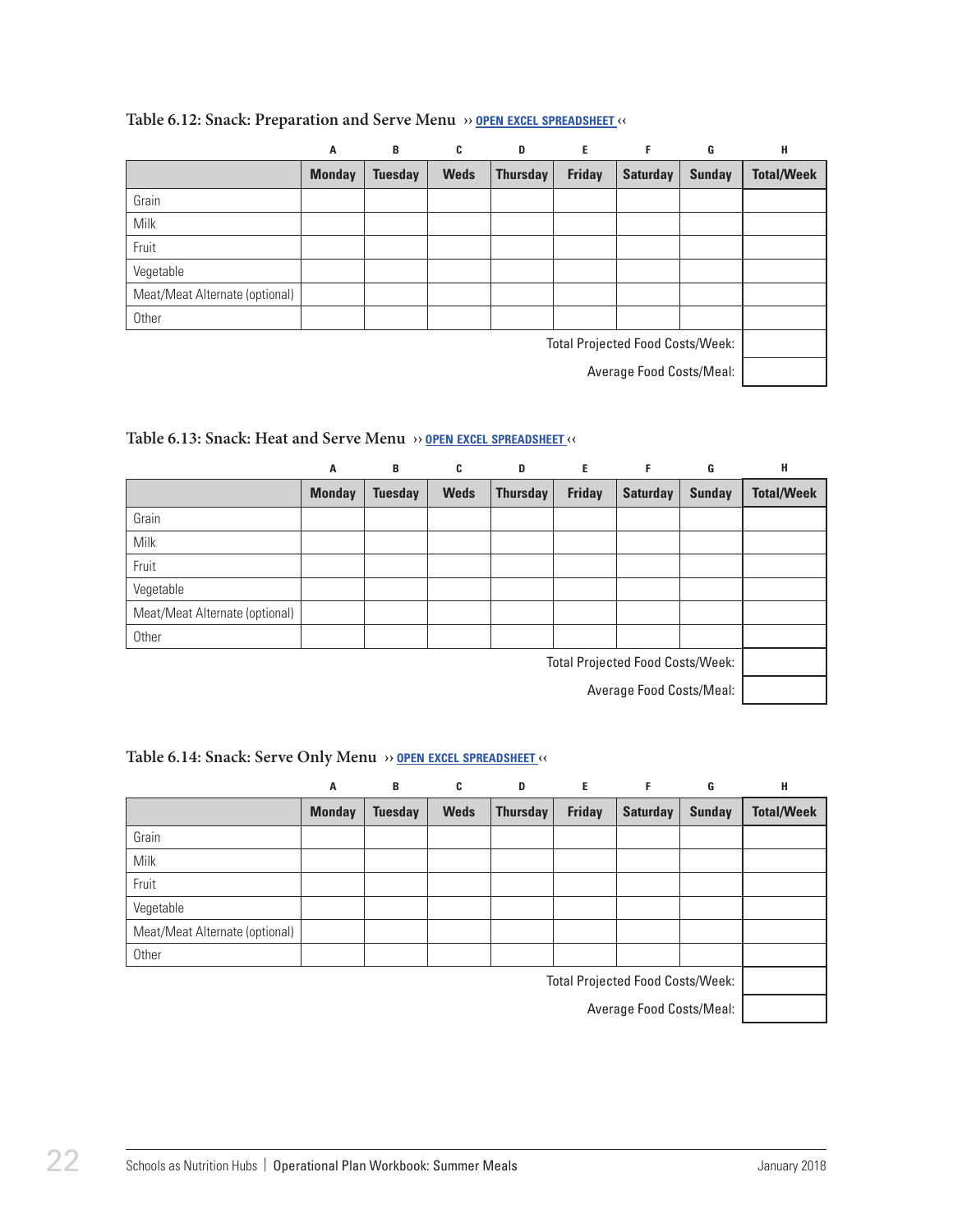#### <span id="page-24-0"></span> $\triangleright$  Instructions for Table 6.15

- a. For each menu type, enter the average food cost per meal (from Tables 6.6–6.14) in column A.
- b. Multiply A by projected number of meals served per day **(**from Tables 6.1–6.3) in column B. This will give you the total food costs per day in column C.

| Table 6.15: Total Projected Food Costs Per Day >> OPEN EXCEL SPREADSHEET << |  |
|-----------------------------------------------------------------------------|--|
|-----------------------------------------------------------------------------|--|

|                             | A                                           | B                                                    | C                                  |
|-----------------------------|---------------------------------------------|------------------------------------------------------|------------------------------------|
| <b>Menu Type</b>            | <b>Average Food Cost</b><br><b>Per Meal</b> | <b>Projected # of Meals</b><br><b>Served Per Day</b> | <b>Total Food Costs</b><br>Per Day |
| <b>Breakfast Prep</b>       |                                             |                                                      |                                    |
| Breakfast Heat and Serve    |                                             |                                                      |                                    |
| <b>Breakfast Serve</b>      |                                             |                                                      |                                    |
| Lunch/Supper Prep           |                                             |                                                      |                                    |
| Lunch/Supper Heat and Serve |                                             |                                                      |                                    |
| Lunch/Supper Serve          |                                             |                                                      |                                    |
| Snack Prep                  |                                             |                                                      |                                    |
| <b>Snack Heat and Serve</b> |                                             |                                                      |                                    |
| <b>Snack Serve</b>          |                                             |                                                      |                                    |
|                             |                                             | <b>Total Projected Food Costs/Day:</b>               |                                    |

### **Food Cost Analysis**

Compare your daily food costs budget from Table 6.5 to your projected daily food costs per day from Table 6.15.

**Table 6.16: Food Cost Analysis ›› open excel [spreadsheet](https://schoolnutrition.org/uploadedFiles/2_Meetings_and_Events/SNF/Pages/summer-LR-121417.xlsx) ‹‹**

| <b>Food Cost Analysis</b>                                                                                                                                                                                                                                                                                                                                                                                                                                                |
|--------------------------------------------------------------------------------------------------------------------------------------------------------------------------------------------------------------------------------------------------------------------------------------------------------------------------------------------------------------------------------------------------------------------------------------------------------------------------|
| Is your average meal costs per day greater or less than the projected food budget per day?<br>Insert what ideas you have to change the food costs. For example, consider the following: plan less expensive menus, obtain more<br>competitive food costs, purchase less expensive food items, reduce portion sizes if possible, introduce fewer hot items, make things<br>from scratch and package in-house, or use more items from other programs when you can overlap. |
|                                                                                                                                                                                                                                                                                                                                                                                                                                                                          |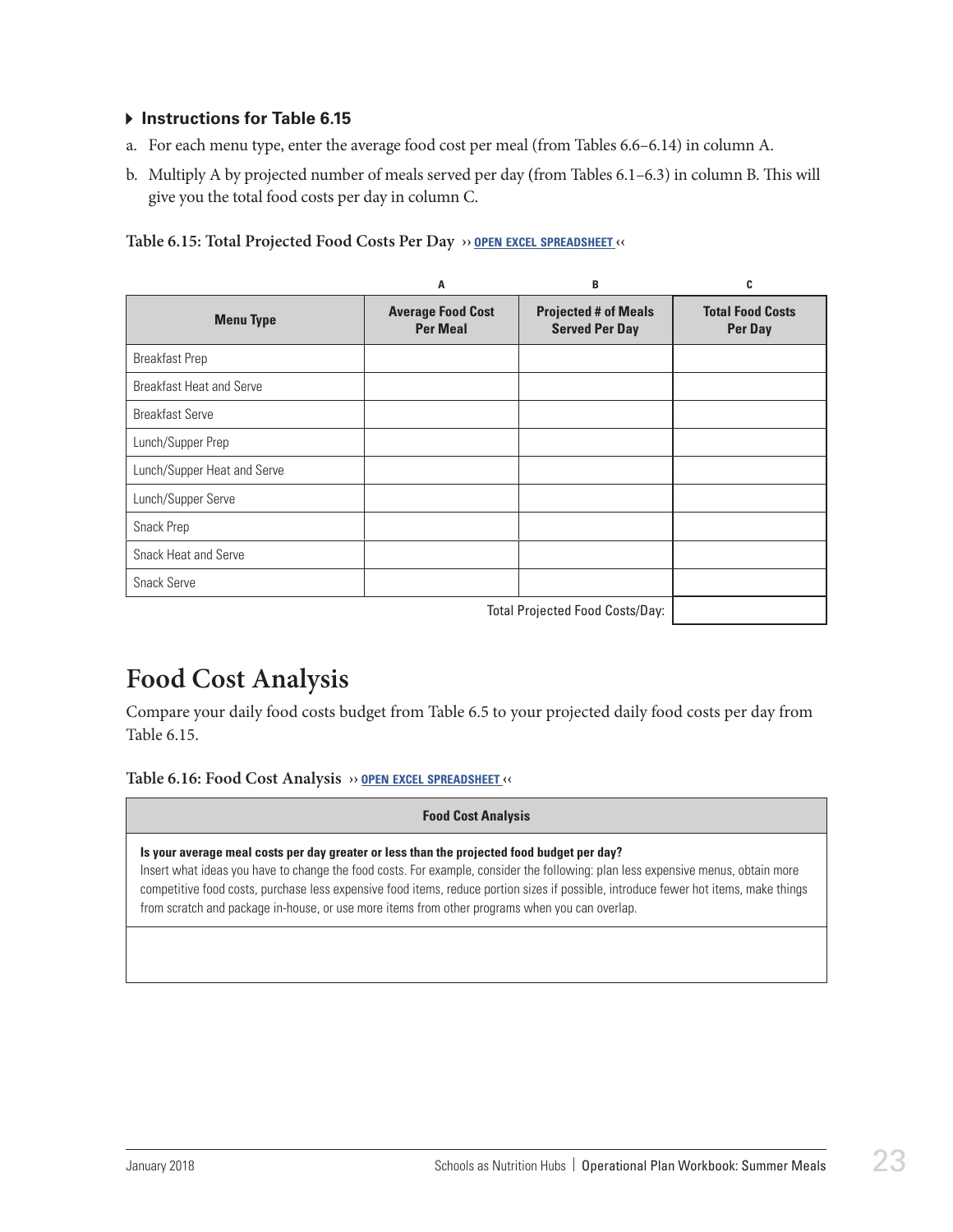### <span id="page-25-0"></span>**Labor Cost Target**

When determining if this program is financially sustainable, it's important to have a good understanding of your labor costs. In general, industry standard is that labor costs are no more than 40% of total costs. This varies. If you know your percent meal cost of labor, use your district specific information.

#### **Instructions for Table 6.17**

- a. Enter the total projected revenue per day (from Table 6.4) in column A.
- b. Multiply A by percent labor cost in column B. This will give you total projected labor cost per day in column C.

#### **Table 6.17: Labor Cost Target ›› open excel [spreadsheet](https://schoolnutrition.org/uploadedFiles/2_Meetings_and_Events/SNF/Pages/summer-LR-121417.xlsx) ‹‹**

| <b>Total Projected Revenue/Day</b> | <b>Percent Labor Cost of Meal*</b> | <b>Total Projected Labor Costs/Day</b> |
|------------------------------------|------------------------------------|----------------------------------------|
| \$600                              | 40%                                | \$240                                  |

\*If you don't know your district's percent of labor costs, use the industry standard of 40%.

## **Calculating Meals Per Labor Hour**

This should be done per preparation site.

#### **Table 6.18: Total Paid Labor Hours Per Day ›› open excel [spreadsheet](https://schoolnutrition.org/uploadedFiles/2_Meetings_and_Events/SNF/Pages/summer-LR-121417.xlsx) ‹‹**

| <b>School/Site Name</b>     | <b>Number of Paid Hours/Day</b> |
|-----------------------------|---------------------------------|
|                             |                                 |
|                             |                                 |
|                             |                                 |
| Total Paid Labor Hours/Day: |                                 |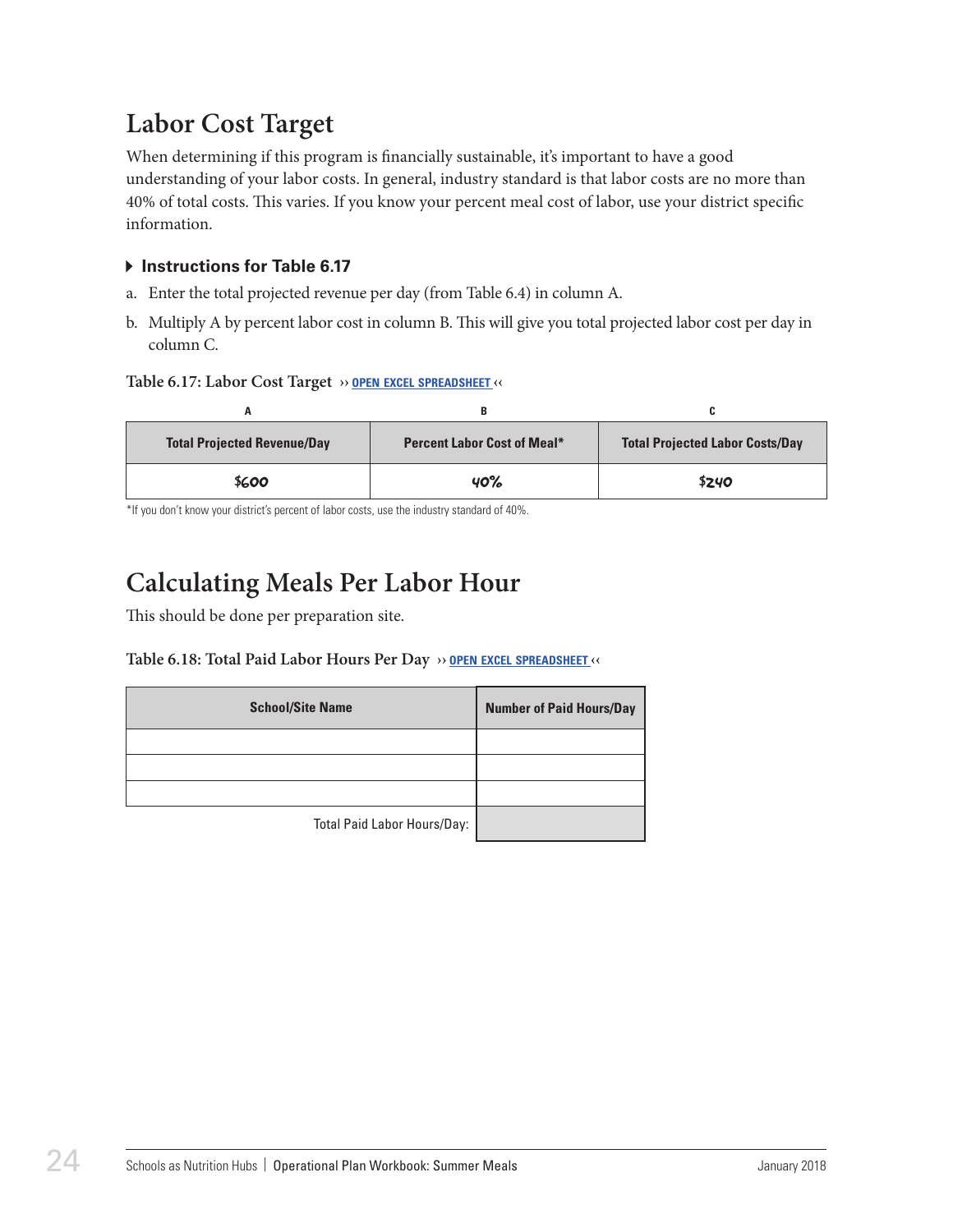#### **Instructions for Table 6.19**

- a. Enter the total average meals served per day from all preparation sites in column A.
- b. Multiply A by meal conversion ratio in column B. This will give you total meal equivalents per day in column C.

#### **Table 6.19: Total Meal Equivalents ›› open excel [spreadsheet](https://schoolnutrition.org/uploadedFiles/2_Meetings_and_Events/SNF/Pages/summer-LR-121417.xlsx) ‹‹**

|                      | A                               | B                             | C                                 |
|----------------------|---------------------------------|-------------------------------|-----------------------------------|
| <b>Meal Category</b> | <b>Average Meals Served/Day</b> | <b>Meal Conversion Ratio*</b> | <b>Total Meal Equivalents/Day</b> |
| Lunch                |                                 |                               |                                   |
| <b>Breakfast</b>     |                                 | 0.66                          |                                   |
| <b>Snacks</b>        |                                 | 0.33                          |                                   |
|                      |                                 | Total Moal Equivalanter       |                                   |

Total Meal Equivalents:

\* If you don't know your district's meal conversion ratio for column B, use the industry standard: 3 breakfasts = 2 lunch/supper; 1 lunch/supper = 3 snacks

#### **Instructions for Table 6.20**

- a. Enter the total meal equivalents (from Table 6.19) in column A.
- b. Divide A by the total paid labor hours (from Table 6.18) in column B. This will give you meals per labor hour (MPLH) in column C.

#### **Table 6.20: Meals per Labor Hour (MPLH) ›› open excel [spreadsheet](https://schoolnutrition.org/uploadedFiles/2_Meetings_and_Events/SNF/Pages/summer-LR-121417.xlsx) ‹‹**

| n                             |                                   |                         |
|-------------------------------|-----------------------------------|-------------------------|
| <b>Total Meal Equivalents</b> | <b>Total Paid Labor Hours/Day</b> | <b>Meals/Labor Hour</b> |
|                               |                                   |                         |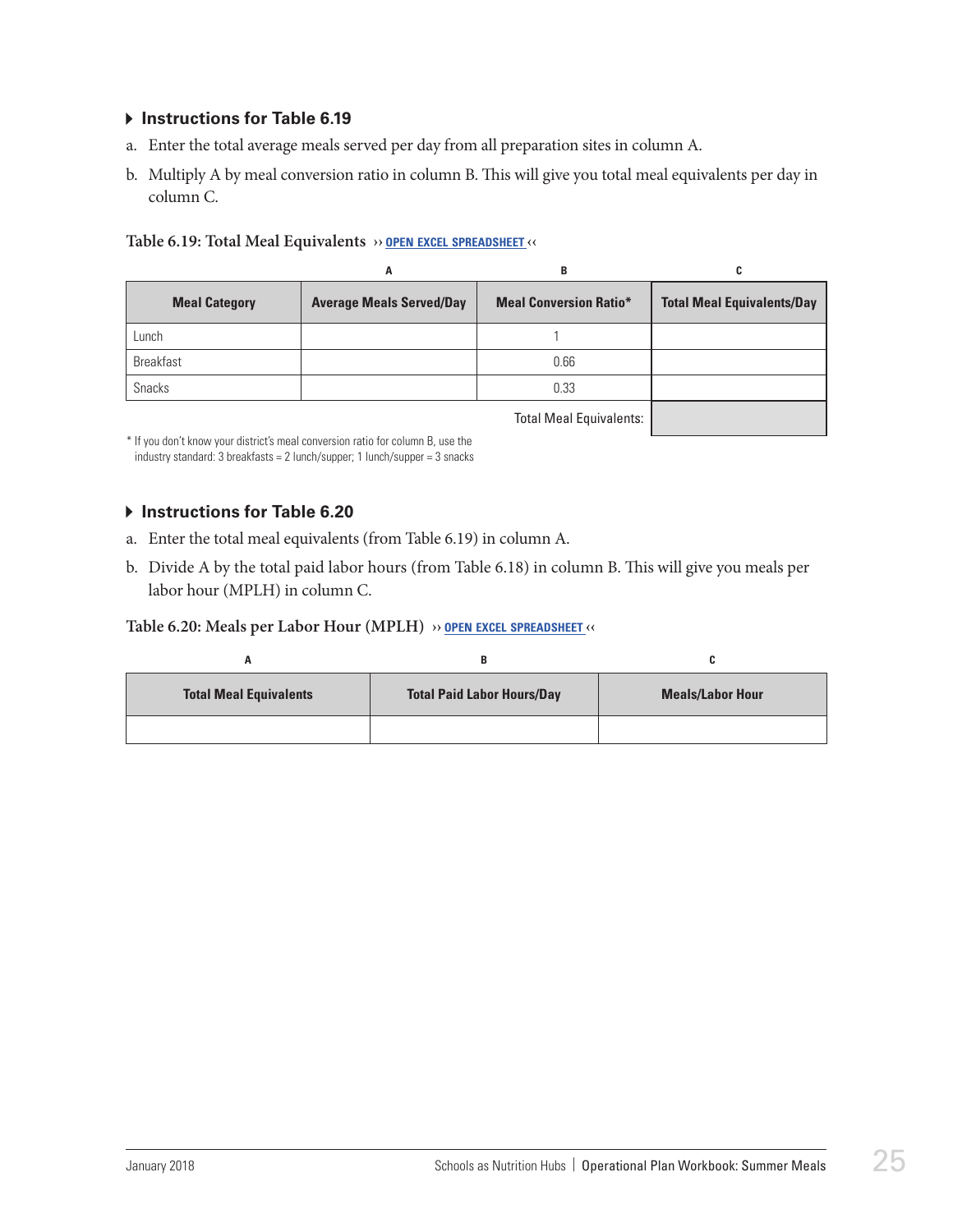### <span id="page-27-0"></span>**Calculate Total Labor Costs**

#### **Instructions for Table 6.21**

- a. Enter the total projected number of meal equivalents per day (data from Tables 6.1–6.3 multipled by a meal equivalent conversion ratio from Table 6.19) in row A.
- b. Divide A by meals per labor hour (from Table 6.20) in row B. This will give you number of labor hours needed per day in row C.

#### **Table 6.21: Total Labor Hours Needed**

#### **›› open excel [spreadsheet](https://schoolnutrition.org/uploadedFiles/2_Meetings_and_Events/SNF/Pages/summer-LR-121417.xlsx) ‹‹**

|    | <b>Variables</b>                                        | <b>School/Site Name</b> |  |  |
|----|---------------------------------------------------------|-------------------------|--|--|
|    |                                                         | Kent ES                 |  |  |
| A  | Total Projected Number of<br>  Meal Equivalents Per Day | 166                     |  |  |
| В  | Meals Per Labor Hour                                    | 18                      |  |  |
| C. | <b>Total Labor Hours Needed</b>                         |                         |  |  |

#### **Instructions for Table 6.22**

- a. Take the total labor hours (Table 6.21, row C) and distribute those hours among staff at each school/site.
- b. Multiply hours for each staff member by employee cost per hour (staff member's hourly wage plus benefits). Add them all together to calculate the total labor costs for each site.

#### **Table 6.22: Total Labor Costs ›› open excel [spreadsheet](https://schoolnutrition.org/uploadedFiles/2_Meetings_and_Events/SNF/Pages/summer-LR-121417.xlsx) ‹‹**

| <b>Staff</b>              | <b>School/Site Name</b>      |  |  |
|---------------------------|------------------------------|--|--|
|                           |                              |  |  |
| Total Labor Hours Needed: |                              |  |  |
| Staff #1                  | [Hours x Employee Cost/Hour] |  |  |
| Staff #2                  |                              |  |  |
| Staff #3                  |                              |  |  |
| <b>Total Labor Costs:</b> |                              |  |  |

#### **Table 6.23: Labor Cost Analysis ›› open excel [spreadsheet](https://schoolnutrition.org/uploadedFiles/2_Meetings_and_Events/SNF/Pages/summer-LR-121417.xlsx) ‹‹**

#### **Labor Cost Analysis**

**What are the labor costs?** Are they higher than the target of 40%? What can we do to adjust costs of labor? Do we have money left over in food costs to cover labor? Give more hours to lower-wage workers? Be sure to think about administrative costs here too. Add these costs to your total labor estimate.